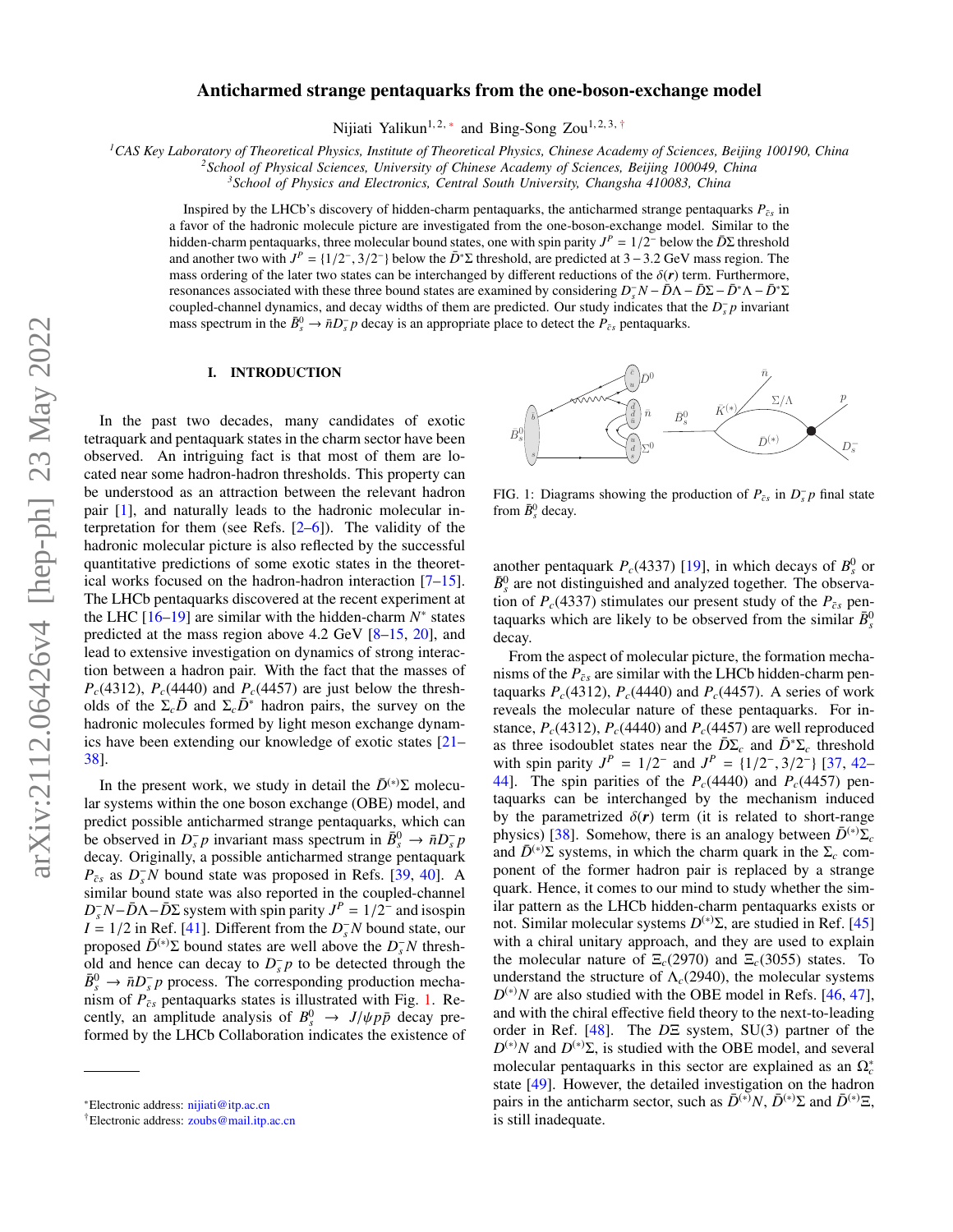<span id="page-1-5"></span><span id="page-1-4"></span><span id="page-1-2"></span>2

In this work, the molecular systems  $\bar{D}^{(*)}\Sigma$  are investigated in the OBE model using the effective Lagrangian approach. The coupled-channel dynamics of *D<sub>s</sub>N*−*D*<sup>Λ</sup>−*D*<sup>Σ</sup>*Δ*−*D*<sup>∗</sup>Δ−*D*<sup>\*</sup>Σ are considered to evaluate the decay width of  $P_{\bar{c}s}$ ,  $S - D$  wave mixing effects are also included. The OBE potentials for various channels are derived from the effective Lagrangian, taking into account of heavy quark spin symmetry (HQSS) [\[50–](#page-14-0) [53\]](#page-14-1) and SU(3) flavor symmetry [\[54–](#page-14-2)[56\]](#page-14-3). The possible bound states in the single channel interaction, and resonances associated with these bound states are obtained by means of solving the Schrödinger equation. Also, partial widths of these resonances decaying to lower channels are evaluated.

## II. POTENTIALS

The OBE potential model for the pair of hadrons is quite successful in interpreting the formation mechanisms of pentaquarks [\[37,](#page-13-14) [38,](#page-13-10) [42–](#page-13-15)[44\]](#page-13-16). In this work, we also use the OBE potentials of  $D_s^-N$ ,  $\bar{D}\Lambda$ ,  $\bar{D}\Sigma$ ,  $\bar{D}^*\Lambda$  and  $\bar{D}^*\Sigma$  systems to investigate the possible  $P_{\bar{c}s}$  pentaquarks. The interactions of anticharmed meson with light scalar, pseudoscalar and vector mesons can be described by the effective Lagrangian, taking into account of HQSS and SU(3) flavor symmetry [\[50–](#page-14-0)[53,](#page-14-1) [57–](#page-14-4) [59\]](#page-14-5). The effective vertices relevant to our work are

$$
\mathcal{L}_{\tilde{P}\tilde{P}\sigma} = 2g_{S}\tilde{P}_{a}^{*\mu \dagger} \sigma \tilde{P}_{a\mu}^{*} - 2g_{S}\tilde{P}_{a}^{\dagger} \sigma \tilde{P}_{a}, \qquad (1)
$$
\n
$$
\mathcal{L}_{\tilde{P}\tilde{P}V} = -\sqrt{2\beta g_{V}}\tilde{P}_{a\mu}^{* \dagger} \nu_{\alpha} \mathbb{V}_{ab}^{\alpha} \tilde{P}_{b}^{*\mu} - i2 \sqrt{2\lambda g_{V}}\tilde{P}_{a\mu}^{* \dagger} F_{ab}^{\mu \nu} (\mathbb{V}) \tilde{P}_{b\nu}^{*} + (2 \sqrt{2\lambda g_{V}}e^{a\beta\mu\kappa} \nu_{\kappa} \tilde{P}_{a\mu}^{* \dagger} \partial_{\alpha} \mathbb{V}_{ab} \tilde{P}_{b} + H.c.)
$$
\n
$$
+ \sqrt{2\beta g_{V}}\tilde{P}_{a}^{\dagger} \nu_{a} \mathbb{V}_{ab}^{\alpha} \tilde{P}_{b}, \qquad (2)
$$
\n
$$
f_{a} = \frac{2g_{\mu \nu \kappa} \tilde{P}_{a}^{* \dagger} \mathbb{I}_{a} \mathbb{I}_{a} \tilde{P}_{b}^{*} + \frac{2g_{\mu} \tilde{P}_{a}^{* \dagger} \mathbb{I}_{a} \mathbb{I}_{a} \tilde{P}_{b}}{\tilde{P}_{a}^{* \dagger} \mathbb{I}_{a} \mathbb{I}_{a} \tilde{P}_{b}^{*}} \tilde{P}_{b}^{*} + \frac{2g_{\mu} \tilde{P}_{a}^{* \dagger} \mathbb{I}_{a} \tilde{P}_{b}^{* \dagger} \mathbb{I}_{a} \tilde{P}_{b}^{*}}{\tilde{P}_{a}^{* \dagger} \mathbb{I}_{a} \mathbb{I}_{a} \tilde{P}_{b}^{*}} \tilde{P}_{b}^{*} + \frac{2g_{\mu} \tilde{P}_{a}^{* \dagger} \mathbb{I}_{a} \tilde{P}_{b}^{* \dagger} \mathbb{I}_{a} \tilde{P}_{b}^{*}}{\tilde{P}_{a}^{* \dagger} \mathbb{I}_{a} \tilde{P}_{b}^{* \dagger} \math
$$

$$
\mathcal{L}_{\tilde{\mathcal{P}}\tilde{\mathcal{P}}\mathbb{P}} = i \frac{2g}{f_{\pi}} \varepsilon^{\alpha\mu\nu\kappa} v_{\kappa} \tilde{\mathcal{P}}_{a\mu}^{* \dagger} \partial_{\alpha} \mathbb{P}_{ab} \tilde{\mathcal{P}}_{b\nu}^{*} + \frac{2g}{f_{\pi}} (\tilde{\mathcal{P}}_{a\mu}^{* \dagger} \partial^{\mu} \mathbb{P}_{ab} \tilde{\mathcal{P}}_{b} + H.c.),
$$
\n(3)

where flavor indices are denoted by *a* and *b*. The anticharmed meson fields represented by scaled fields  $\tilde{\mathcal{P}}^{(*)}$  are defined in flavor/isospin space as  $(\bar{D}^0, \bar{D}^-, D^-_s)$  and  $(\bar{D}^{*0}, D^{*-}, D_s^{*-})$ . The  $\sigma$  is the lightest scalar meson and its physics is governed  $\sigma$  is the lightest scalar meson and its physics is governed by the dynamics of the Goldstone bosons and relevant to the interaction between two pions  $[60, 61]$  $[60, 61]$  $[60, 61]$ . The light pseudoscalar octet and the vector nonet are denoted by  $\overline{P}$  and  $\mathbb{V}^{\alpha}$ , respectively [\[38\]](#page-13-10). The  $\eta$  meson in the  $\mathbb P$  is identified as  $\eta_8$ state, while the  $\omega$  and  $\phi$  in  $\mathbb{V}^{\alpha}$  are represented by ideal mix-<br>ing of  $\omega_{\mathbb{R}}$  and  $\omega_{\mathbb{R}}$  states. Field strength tensor is  $F^{\mu\nu}(\mathbb{V}) =$ ing of  $\omega_8$  and  $\omega_1$  states. Field strength tensor is  $F_{ab}^{\mu\nu}(\mathbb{V}) =$ <br> $(\partial^{\mu} \mathbb{V}^{\nu} - \partial^{\nu} \mathbb{V}^{\mu} + i \frac{g_{\nu}}{2} [\mathbb{V}^{\mu} \mathbb{V}^{\nu}]$  , where [A, R] = AR = RA  $(\partial^{\mu} \mathbb{V}^{\nu} - \partial^{\nu} \mathbb{V}^{\mu} + i \frac{g_{\nu}}{\sqrt{2}} [\mathbb{V}^{\mu}, \mathbb{V}^{\nu}]_{-})_{ab}$ , where  $[A, B]_{-} = AB - BA$ . The scalar meson coupling  $g_S$  is taken as  $g_S = g_\pi/(2\sqrt{6})$  with  $g_S = 3.73$  [60]. The pseudoscalar meson coupling is taken  $g_{\pi}$  = 3.73 [\[60\]](#page-14-6). The pseudoscalar meson coupling is taken as  $g = -0.59$ , which is extracted from the experimental decay widths of  $D^* \to D\pi$  [\[62\]](#page-14-8) with the pion decay constant  $f = 132$  MeV and the sign is determined from the quark  $f_{\pi}$  = 132 MeV, and the sign is determined from the quark model [\[63\]](#page-14-9). Vector meson couplings are taken as  $g_V = 5.9$ ,  $β = 0.9$  and  $λ = 0.56$  GeV<sup>-1</sup>, in which *g<sub>V</sub>* and *β* are determined by vector meson dominance [64]  $λ$  is obtained by termined by vector meson dominance  $[64]$ ,  $\lambda$  is obtained by comparing the form factor calculated by light cone sum rule with that obtained by lattice calculation [\[65\]](#page-14-11). These couplings are also used in recent studies focusing on molecular *P<sup>c</sup>* pentaquarks [\[24,](#page-13-22) [38,](#page-13-10) [42,](#page-13-15) [43\]](#page-13-23). On the other hand, the effective Lagrangian depicting the interaction of the baryons in the SU(3) flavor octet  $(B)$  with light scalar, pseudoscalar and vector mesons reads  $\frac{1}{1}$  [\[54,](#page-14-2) [55,](#page-14-12) [59,](#page-14-5) [66](#page-14-13)[–70\]](#page-14-14).

$$
\mathcal{L}_{\mathcal{B}\mathcal{B}\sigma} = -g_{\mathcal{B}\mathcal{B}\sigma}\bar{\psi}\phi_{\sigma}\psi, \tag{4}
$$

$$
\mathcal{L}_{\mathcal{B}\mathcal{B}\mathit{V}} = -g_{\mathcal{B}\mathcal{B}\mathit{V}}\bar{\psi}\{\gamma_{\mu} - \frac{\kappa_{\mathcal{B}\mathcal{B}\mathit{V}}}{2m_{\mathcal{B}}}\sigma_{\mu\nu}\partial^{\nu}\}V^{\mu}\psi,
$$
(5)

$$
\mathcal{L}_{\mathcal{B}\mathcal{B}P} = -\frac{\mathcal{S}\mathcal{B}\mathcal{B}P}{m_P} \bar{\psi} \gamma^5 \gamma_\mu \partial^\mu \phi_P \psi, \qquad (6)
$$

where  $\psi$  represents the Dirac field operator for the SU(3) octet baryon,  $\phi_{\sigma}$ ,  $V^{\mu}$  and  $\phi_{P}$  are field operators correspond-<br>ing to the scalar, vector and pseudoscalar mesons, respecing to the scalar, vector and pseudoscalar mesons, respectively. The scalar meson couplings for the octet baryons are given in Refs. [\[69,](#page-14-15) [70\]](#page-14-14) as  $g_{NN_{\sigma}} = 8.465$ ,  $g_{\Lambda\Lambda\sigma} = 7.579$  and  $g_{\Sigma\Sigma\sigma} = 10.85$ . The pseudoscalar and vector couplings for nucleon *N* are also available in Ref. [\[69\]](#page-14-15) as  $g_{NN\rho} = 3.25$ ,  $g_{NN\pi} =$ 0.989,  $\kappa_{NN\rho} = 6.1$  and  $\kappa_{NN\omega} = 0$ . These couplings are determined by a fit to the empirical hyperon-nucleon (Λ*N*, <sup>Σ</sup>*N*) data. The relative signs of them with respect to the Lagrangian in Eqs. [\(1\)](#page-1-0)-[\(3\)](#page-1-1) are fixed by the quark model (see Appendix [B\)](#page-11-0) and are consistent with earlier corresponding studies for the *P<sup>c</sup>* states [\[8,](#page-13-7) [38,](#page-13-10) [43,](#page-13-23) [44\]](#page-13-16). The pseudoscalar and vector meson couplings for the other octet baryons  $(\Sigma, \Lambda \text{ and } \Xi)$  are obtained by means of  $SU(3)$  flavor symmetry [\[56\]](#page-14-3).

<span id="page-1-0"></span>The potentials for the  $\tilde{\mathcal{P}}^{(*)}$  System in the momentum space can be obtained from the *t*-channel scattering amplitudes (M) with the Breit approximation [\[71\]](#page-14-16)

<span id="page-1-3"></span>
$$
\mathcal{V}^{h_1h_2 \to h_3h_4}(\boldsymbol{q}) = -\frac{\mathcal{M}^{h_1h_2 \to h_3h_4}}{\sqrt{2m_1m_2 2m_3m_4}},\tag{7}
$$

<span id="page-1-1"></span>where  $m_1$  and  $m_2$  are the masses of the particles  $h_1$  and  $h_2$  in the initial state, while  $m_3$  and  $m_4$  are the masses of particles  $h_3$ and *h*<sup>4</sup> in the final state. The *t*-channel Feynman diagrams for the scattering processes  $\tilde{\mathcal{P}}\mathcal{B} \to \tilde{\mathcal{P}}\mathcal{B}, \tilde{\mathcal{P}}\mathcal{B} \to \tilde{\mathcal{P}}^*\mathcal{B}$  and  $\tilde{\mathcal{P}}^*\mathcal{B} \to$  $\hat{\mathcal{P}}^* \mathcal{B}$  are shown in Fig. [2.](#page-2-0) Their amplitudes are calculated with the Lagrangian given in Eqs. [\(1\)](#page-1-0)−[\(6\)](#page-1-2). In our calculation, we use the Dirac spinor with positive energy for  $\mathcal{B}$  as

$$
u(\mathbf{p}, s) = \sqrt{E + M} \begin{pmatrix} \chi \\ \frac{\sigma \cdot \mathbf{p}}{E + M} \chi \end{pmatrix}, \tag{8}
$$

which is normalized to  $2M$ , where  $\sigma$  is Pauli matrix, and  $\chi$  is two components spinor. For the scaled-heavy meson fields  $\tilde{\mathcal{P}}$  and  $\tilde{\mathcal{P}}^*$ , we adopt the normalization relations as  $\langle 0 | \tilde{P} | \bar{c} q(0^{-}) \rangle = \sqrt{M_{\tilde{P}}}$  and  $\langle 0 | \tilde{P}_{\mu}^* | \bar{c} q(1^{-}) \rangle = \epsilon_{\mu} \sqrt{M_{\tilde{P}^*}}$  [\[51,](#page-14-17) [71\]](#page-14-16).<br>In the center-of-mass frame, the four-momenta of the parti-In the center-of-mass frame, the four-momenta of the particles in the initial state are  $p_1 = (E_1, \mathbf{p})$  and  $p_2 = (E_2, -\mathbf{p})$ ,

 $<sup>1</sup>$  In these Lagrangians, flavor information of the particles in the SU(3) mul-</sup> tiplet is embedded in the coupling constants  $g_{\text{BB}\sigma}$ ,  $g_{\text{BB}\gamma}$ ,  $g_{\text{BB}\gamma}$  and  $\kappa_{\text{BB}\gamma}$ . Explicit form of these Lagrangians can be found in Appendix [A.](#page-10-0) In actual calculation, we consider small SU(3) flavor symmetry breaking effects by setting  $mg$  and  $mp$  to the physical masses of particles in octet baryon and pseudoscalar meson matrices, respectively.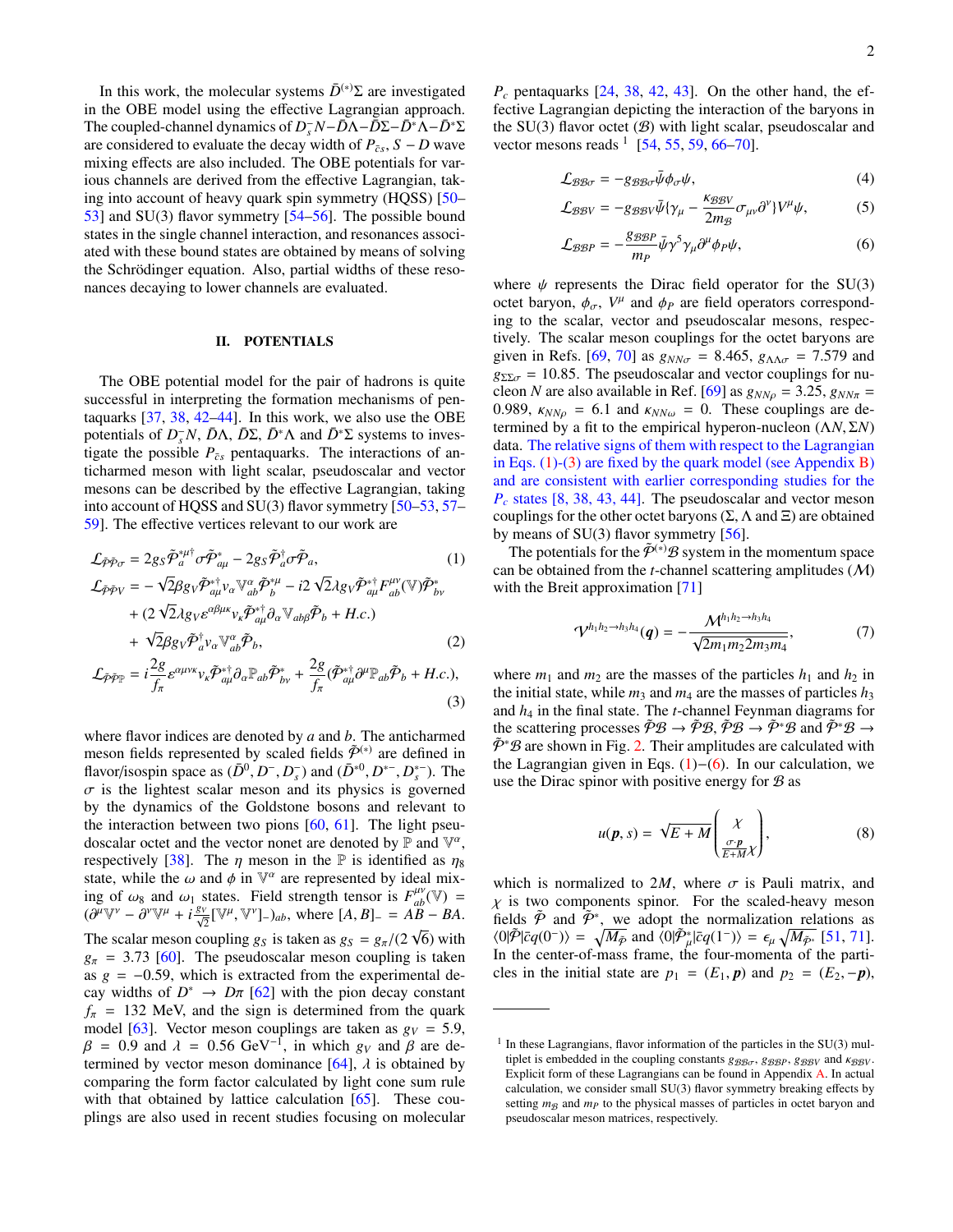| B           | $p_1$       | $p_3$          | B           | $p_2$          | $p_3$          | B              | $p_3$ | B | $p_1$ |
|-------------|-------------|----------------|-------------|----------------|----------------|----------------|-------|---|-------|
| $\tilde{P}$ | $p_2$       | $q \downarrow$ | $p_1V$      | $p_2V$         | $q \downarrow$ | $\sigma, P, V$ |       |   |       |
| $\tilde{P}$ | $p_2$       | $\tilde{P}$    | $p_2$       | $q \downarrow$ | $\sigma, P, V$ |                |       |   |       |
| $\tilde{P}$ | $\tilde{P}$ | $\tilde{P}$    | $\tilde{P}$ | $\tilde{P}$    | $\tilde{P}$    |                |       |   |       |
| (a)         | (b)         | (c)            |             |                |                |                |       |   |       |

<span id="page-2-0"></span>FIG. 2: The *t*-channel Feynman diagram for the processes (a)  $\tilde{\mathcal{P}}\mathcal{B} \to \tilde{\mathcal{P}}\mathcal{B}$ , (b)  $\tilde{\mathcal{P}}\mathcal{B} \to \tilde{\mathcal{P}}^*\mathcal{B}$  and (c)  $\tilde{\mathcal{P}}^*\mathcal{B} \to \tilde{\mathcal{P}}^*\mathcal{B}$ . The exchanged scalar, vector and pseudoscalar mesons are labeled with  $\sigma$ , *V* and *P*, respectively.

while the four-momenta of the particles in the final state are  $p_3 = (E_3, \mathbf{p}')$  and  $p_4 = (E_4, -\mathbf{p}')$ . The four-momentum of the exchanged meson is given by  $a = p_3 - p_4 - p_5 - p_6 - (a^0, a)$ . exchanged meson is given by  $q = p_3 - p_1 = p_2 - p_4 = (q^0, \mathbf{q})$ .<br>For the convenience of the calculation, we define the new vari-For the convenience of the calculation, we define the new variables

$$
q = p' - p, \ Q = \frac{1}{2}(p' + p).
$$
 (9)

<span id="page-2-1"></span>• Type I:  $\tilde{\mathcal{P}} \mathcal{B} \rightarrow \tilde{\mathcal{P}} \mathcal{B}$ 

$$
\mathcal{V}_{\sigma}^{I}(\boldsymbol{q},\boldsymbol{Q}) = -\tau_{\sigma} g_{\mathcal{B}\mathcal{B}\sigma} g_{S} [1 - \frac{i\sigma \cdot (\boldsymbol{q} \times \boldsymbol{Q})}{4m_{\mathcal{B}}^{2}}] \frac{1}{\boldsymbol{q}^{2} + \mu_{\sigma}^{2}},
$$
\n(10a)

With Breit approximation in Eq. [\(7\)](#page-1-3), the potentials in the momentum space for the scattering processes  $\tilde{\mathcal{P}}\mathcal{B} \rightarrow \tilde{\mathcal{P}}\mathcal{B}$ ,  $\tilde{\mathcal{P}}\mathcal{B} \to \tilde{\mathcal{P}}^*\mathcal{B}$  and  $\tilde{\mathcal{P}}^*\mathcal{B} \to \tilde{\mathcal{P}}^*\mathcal{B}$  are derived keeping up to  $1/m_{\mathcal{B}}^2$ <br>order and listed as the three types in Eq. (10)

order and listed as the three types in Eq. [\(10\)](#page-2-1).

$$
\mathcal{V}_{V}^{I}(\boldsymbol{q},\boldsymbol{Q}) = -\tau_{V} \frac{g_{\mathcal{B}S V} \beta g_{V}}{2} [1 + \frac{1 + 2\kappa_{\mathcal{B}S V}}{4m_{\mathcal{B}}^{2}} i\boldsymbol{\sigma} \cdot (\boldsymbol{q} \times \boldsymbol{Q})] \frac{1}{\boldsymbol{q}^{2} + \mu_{V}^{2}},
$$
\n(10b)

• Type II:  $\tilde{\mathcal{P}} \mathcal{B} \rightarrow \tilde{\mathcal{P}}^* \mathcal{B}$ 

$$
\mathcal{V}_P^H(\boldsymbol{q}, \boldsymbol{Q}) = \tau_P \frac{gg_{\mathcal{B}\mathcal{B}\pi}}{\sqrt{2}f_{\pi}m_P} \frac{\boldsymbol{\sigma} \cdot \boldsymbol{q}\boldsymbol{\epsilon}_4^* \cdot \boldsymbol{q}}{\boldsymbol{q}^2 + \mu_P^2},\tag{10c}
$$

$$
\mathcal{V}_{V}^{II}(\boldsymbol{q},\boldsymbol{Q}) = \tau_{V} \frac{g_{\mathcal{B}\mathcal{B}V} \lambda g_{V}}{2m_{\mathcal{B}}} [(2 + 3\kappa_{\mathcal{B}\mathcal{B}V}) i\epsilon_{4}^{*} \cdot (\boldsymbol{q} \times \boldsymbol{Q}) + (1 + \kappa_{\mathcal{B}\mathcal{B}V}) (\boldsymbol{q}^{2} \epsilon_{4}^{*} \cdot \boldsymbol{\sigma} - \boldsymbol{\sigma} \cdot \boldsymbol{q} \epsilon_{4}^{*} \cdot \boldsymbol{q})] \frac{1}{\boldsymbol{q}^{2} + \mu_{V}^{2}},
$$
(10d)

• Type III:  $\tilde{\mathcal{P}}^* \mathcal{B} \to \tilde{\mathcal{P}}^* \mathcal{B}$ 

$$
\mathcal{V}_{\sigma}^{III}(\boldsymbol{q},\boldsymbol{Q}) = -\tau_{\sigma} g_{\mathcal{B}\mathcal{B}\sigma} g_{S} \boldsymbol{\epsilon}_{4}^{*} \cdot \boldsymbol{\epsilon}_{2} [1 - \frac{i\boldsymbol{\sigma} \cdot (\boldsymbol{q} \times \boldsymbol{Q})}{4m_{\mathcal{B}}^{2}}] \frac{1}{\boldsymbol{q}^{2} + \mu_{\sigma}^{2}},
$$
(10e)

$$
\mathcal{V}_P^{III}(\boldsymbol{q}, \boldsymbol{Q}) = \tau_P \frac{gg_{\mathcal{B}\mathcal{R}}}{\sqrt{2}f_{\pi}m_P} \frac{\boldsymbol{\sigma} \cdot \boldsymbol{q} \mathcal{T} \cdot \boldsymbol{q}}{\boldsymbol{q}^2 + \mu_P^2},\tag{10f}
$$

$$
\mathcal{V}_{V}^{III}(q, Q) = -\tau_{V} \frac{g_{\mathcal{B}\mathcal{B}V}\beta g_{V}}{2} [1 + \frac{\kappa_{\mathcal{B}\mathcal{B}V}}{2m_{\mathcal{B}}^{2}} i\sigma \cdot (q \times Q)] \frac{\epsilon_{4}^{*} \cdot \epsilon_{2}}{q^{2} + \mu_{V}^{2}}
$$
  
-  $\tau_{V} \frac{g_{\mathcal{B}\mathcal{B}V}\lambda g_{V}}{2m_{\mathcal{B}}} [(2 - \kappa_{\mathcal{B}\mathcal{B}V}) i\mathcal{T} \cdot (q \times Q) - (1 + \kappa_{\mathcal{B}\mathcal{B}V}) (\sigma \times q) \cdot (\mathcal{T} \times q)] \frac{1}{q^{2} + \mu_{V}^{2}},$  (10g)

Г

where the subindices *V* and *P* represent the exchanged vector and pseudoscalar mesons, respectively; The polarization vectors for the  $\tilde{\mathcal{P}}^*$  meson at the final and initial states are denoted by  $\epsilon_4^*$  and  $\epsilon_2$ , respectively;  $\mathcal{T}$  is defined as  $\mathcal{T} = i\epsilon_2 \times \epsilon_4^*$ . In the inelastic scattering the energy of the exchanged meson is the inelastic scattering, the energy of the exchanged meson is nonzero, so the denominator of the propagator can be rewritten as  $q^2 - m_{\text{ex}}^2 = (q^0)^2 - \mathbf{q}^2 - m_{\text{ex}}^2 = -(\mathbf{q}^2 + \mu_{\text{ex}}^2)$ , where  $\mu_{\text{ex}}$ 

represents the effective mass of the exchanged meson. In the center-of-mass frame, the energy of the exchanged meson,  $q^0$ , is calculated as

<span id="page-2-2"></span>
$$
q^{0} = \frac{m_2^2 - m_1^2 + m_3^2 - m_4^2}{2(m_3 + m_4)},
$$
\n(11)

where  $m_1$  and  $m_2$  are the masses of the particles in the initial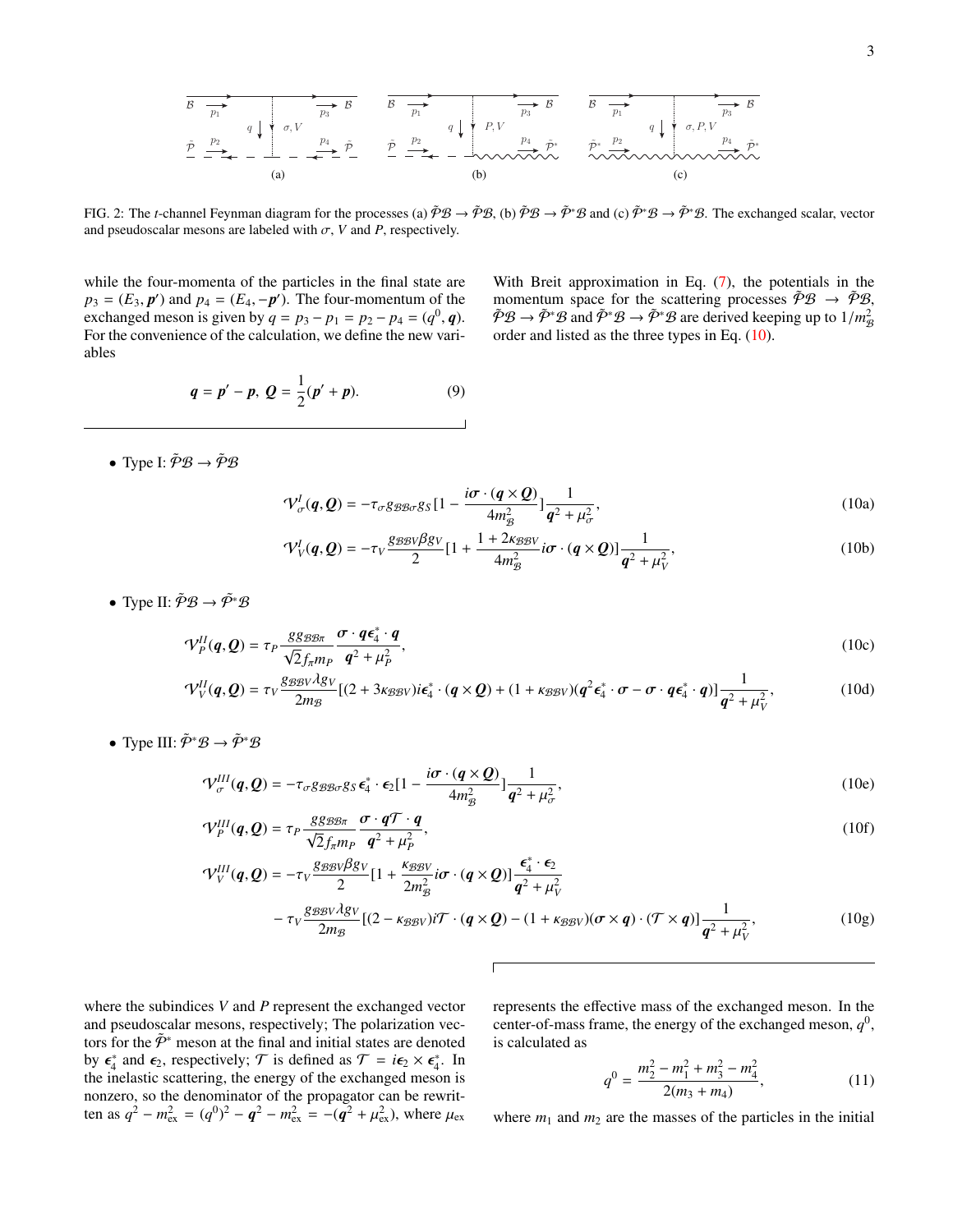state, while  $m_3$  and  $m_4$  are the masses of particles in the final state. The coupling constants and the isospin factors for the potentials of the specific scattering processes are listed in Table [I,](#page-3-0) where the relations of the coupling constants in the  $SU(3)$  flavor symmetry are adopted  $[56, 69]$  $[56, 69]$  $[56, 69]$ . The isospin factors of each meson exchange potential for the total isospin  $I = 1/2$  system are listed in the column labeled with  $\tau_{ex}$ . The potentials for the specific scattering process listed in the column labeled with "Transition" in Table [I](#page-3-0) are obtained from the corresponding type of the potentials in Eq.  $(10)$  by replacing the coupling constants. For instance, the  $\rho$  meson exchange potential for the process  $\bar{D}^* \Sigma \to \bar{D}^* \Sigma$  is obtained by replacing the coupling constants  $g_{\beta\beta\beta}$ *v* and  $\kappa_{\beta\beta}$ *v* in Eq. [\(10g\)](#page-2-2) with  $2g_{NN\rho}\alpha_V$  and  $\frac{k_{NN\rho}}{4\alpha_V}$ , respectively.<br>The coordinate space repres

 $N_{N\rho}^{\alpha}$  and  $4_{\alpha_V}^{\alpha}$ , respectively.<br>The coordinate space representations of the potentials in Eq. [\(10\)](#page-2-1) are obtained by preforming the following Fourier transformation analytically

$$
\mathcal{V}_{\text{ex}}^{(I,II,III)} = \frac{1}{(2\pi)^3} \int \mathcal{V}_{\text{ex}}^{(I,II,III)}(\boldsymbol{q}, \boldsymbol{Q}) F^2(\boldsymbol{q}, \tilde{\boldsymbol{\Lambda}}, \mu_{\text{ex}}) e^{i\boldsymbol{q} \cdot \boldsymbol{r}} d^3 \boldsymbol{q},\tag{12}
$$

where the cutoff parameter  $\Lambda$  is introduced with the form factor to reflect the inner structure of the interacting vertices [\[7\]](#page-13-3),

$$
F(q, \tilde{\Lambda}, \mu_{\rm ex}) = \frac{m_{\rm ex}^2 - \Lambda^2}{(q^0)^2 - q^2 - \Lambda^2} = \frac{\tilde{\Lambda}^2 - \mu_{\rm ex}^2}{q^2 + \tilde{\Lambda}^2},\qquad(13)
$$

where we define  $\tilde{\Lambda} = \sqrt{\Lambda^2 - (q^0)^2}$  and  $\mu_{ex} = \sqrt{m_{ex}^2 - (q^0)^2}$ <br>for convenience. Before giving the potentials in the coordinate for convenience. Before giving the potentials in the coordinate space, first, let us fucus on the Fourier transformation of the typical functions in Eq.  $(10)$ . We have

$$
Y_{\text{ex}} = \frac{1}{(2\pi)^3} \int \frac{1}{\mathbf{q}^2 + \mu_{\text{ex}}} \left( \frac{\tilde{\Lambda}^2 - \mu_{\text{ex}}^2}{\mathbf{q}^2 + \tilde{\Lambda}^2} \right)^2 e^{i\mathbf{q} \cdot \mathbf{r}} d^3 \mathbf{q},
$$
  
=  $\frac{1}{4\pi r} (e^{-\mu_{\text{ex}} r} - e^{-\tilde{\Lambda} r}) - \frac{\tilde{\Lambda}^2 - \mu_{\text{ex}}^2}{8\pi \tilde{\Lambda}} e^{-\tilde{\Lambda} r},$  (14)

$$
\sigma \cdot LO_{\rm ex} = \frac{1}{(2\pi)^3} \int \frac{i\sigma \cdot (q \times Q)}{q^2 + \mu_{\rm ex}^2} \left(\frac{\tilde{\Lambda}^2 - \mu_{\rm ex}^2}{q^2 + \tilde{\Lambda}^2}\right)^2 e^{iq \cdot r} d^3 q
$$

$$
= \sigma \cdot L \frac{1}{r} \frac{\partial}{\partial r} Y_{\rm ex},
$$
(15)

where we use the definition of the angular momentum operator *L*, such as  $L = r \times Q$  [\[59\]](#page-14-5). The Fourier transformations of the functions  $i\epsilon_4^* \cdot (q \times \mathcal{Q})/(q^2 + \mu_{ex}^2)$  and  $i\mathcal{T} \cdot (q \times \mathcal{Q})/(q^2 + \mu_{ex}^2)$ <br>can be preformed in the similar way as Eq. (15) after replacing can be preformed in the similar way as Eq. [\(15\)](#page-3-1) after replacing  $\sigma$  with  $\epsilon_4^*$  and  $\mathcal{T}$ , respectively. Before preforming the Fourier<br>transformation on  $\sigma_1$ ,  $\alpha \epsilon_1^*$ ,  $\alpha/(\alpha^2 + \mu^2)$ , we can decompose it transformation on  $\sigma \cdot q \epsilon_4^* \cdot q/(q^2 + \mu_{\rm ex}^2)$ , we can decompose it as

$$
\frac{\sigma \cdot q \epsilon_4^* \cdot q}{q^2 + \mu_{\rm ex}^2} = \frac{1}{3} \left[ \sigma \cdot \epsilon_4^* \left( 1 - \frac{\mu_{\rm ex}^2}{q^2 + \mu_{\rm ex}^2} \right) - S(\sigma, \epsilon_4^*, \hat{q}) \frac{|q|^2}{q^2 + \mu_{\rm ex}^2} \right],
$$
\n(16)

where  $S(\sigma, \epsilon_4^*, \hat{q}) = 3\sigma \cdot \hat{q} \epsilon_4^* \cdot \hat{q} - \sigma \cdot \epsilon_4^*$  is the tensor opera-<br>tor in the momentum space. It can be found that the constant tor in the momentum space. It can be found that the constant term in Eq. [\(16\)](#page-3-2) leads to the  $\delta(r)$  term in coordinate space after the Fourier transformation without form factor. With the form

<span id="page-3-0"></span>TABLE I: The type of potential, exchanged meson, isospin factor for  $I = 1/2$  and coupling constant for specific channel. The label "· · · " means that the coupling is forbidden. The values of the mixing parameters  $\alpha_P$  and  $\alpha_V$  are taken from Ref. [\[69\]](#page-14-15), namely  $\alpha_P = 0.4$ and  $\alpha_V = 1.15$ , which connect the couplings of the nucleon to other particles in the octet baryon matrix.

| Transition                                       | Type | Ex.        | $\tau_{\rm ex}$      | $g_{\mathcal{B}\mathcal{B}\mathrm{ex}}$      | $\kappa_{\mathcal{B}\mathcal{B}\mathrm{ex}}$       |
|--------------------------------------------------|------|------------|----------------------|----------------------------------------------|----------------------------------------------------|
|                                                  |      | $\sigma$   | 1                    | $g_{\Sigma\Sigma\sigma}$                     | .                                                  |
|                                                  |      | $\rho$     | $^{-2}$              | $2g_{NN\rho}\alpha_V$                        | $K_{NN\rho}$<br>$4\alpha_V$                        |
| $\bar{D}^* \Sigma \to \bar{D}^* \Sigma$          | Ш    | $\omega$   | $\mathbf{1}$         | $2g_{NN\rho}\alpha_V$                        | $K_{NN\rho}$<br>$4\alpha_V$                        |
|                                                  |      | π          | $^{-2}$              | $2g_{NN\pi}\alpha_P$                         | .                                                  |
|                                                  |      | η          | $\frac{1}{\sqrt{3}}$ | $\frac{2}{\sqrt{3}}g_{NN\pi}(1-\alpha_P)$    | .                                                  |
|                                                  |      | $\rho$     | $\sqrt{3}$           | $\frac{2}{\sqrt{3}}g_{NN\rho}(1-\alpha_V)$   | $3\kappa_{NN\rho}$<br>$4(1-\alpha_V)$              |
| $\bar{D}^*\Lambda \to \bar{D}^*\Sigma$           | Ш    | π          | $\sqrt{3}$           | $\frac{2}{\sqrt{3}}g_{NN\pi}(1-\alpha_P)$    | .                                                  |
|                                                  |      | $\rho$     | $-2$                 | $2g_{NN\rho}\alpha_V$                        | $KNN\rho$<br>$4\alpha_V$                           |
|                                                  |      | $\omega$   | $\mathbf{1}$         | $2g_{NN\rho}\alpha_V$                        | $K_N N \rho$<br>$4\alpha_V$                        |
| $\bar{D}\Sigma \rightarrow \bar{D}^{\ast}\Sigma$ | П    | π          | $^{-2}$              | $2g_{NN\pi}\alpha_P$                         | .                                                  |
|                                                  |      | η          | $\frac{1}{\sqrt{3}}$ | $\frac{2}{\sqrt{3}}g_{NN\pi}(1-\alpha_P)$    | .                                                  |
|                                                  |      | $\rho$     | $\sqrt{3}$           | $\frac{2}{\sqrt{3}}g_{NN\rho}(1-\alpha_V)$   | $3\kappa_{NN\rho}$                                 |
| $\bar{D}\Lambda \to \bar{D}^* \Sigma$            | П    | π          | $\sqrt{3}$           | $\frac{2}{\sqrt{3}}g_{NN\pi}(1-\alpha_P)$    | $\overline{4(1-\alpha_V)}$<br>.                    |
|                                                  |      | $\bar K^*$ | $\sqrt{6}$           | $g_{NN\rho}(1-2\alpha_V)$                    | $\kappa_{NN\rho}$                                  |
| $D^-_s N \to \bar{D}^* \Sigma$                   | П    | Ē          | $\sqrt{6}$           | $g_{NN\pi}(1-2\alpha_P)$                     | $2(1 - 2\alpha_V)$<br>.                            |
| $\bar{D}^*\Lambda\to\bar{D}^*\Lambda$            |      | $\sigma$   | 1                    | $g_{\Lambda\Lambda\sigma}$                   |                                                    |
|                                                  | Ш    | $\omega$   | 1                    | $\frac{2}{3}g_{NN\rho}(5\alpha_V - 2)$       | $3\kappa_{NN\rho}$<br>$\frac{4(5\alpha_V - 2)}{2}$ |
|                                                  |      | η          | $\frac{1}{\sqrt{3}}$ | $-\frac{2}{\sqrt{3}}g_{NN\pi}(1-\alpha_P)$   |                                                    |
|                                                  |      | $\rho$     | $\sqrt{3}$           | $\frac{2}{\sqrt{3}}g_{NN\rho}(1-\alpha_V)$   | $3\kappa_{NN\rho}$<br>$\overline{4(1-\alpha_V)}$   |
| $\bar{D}\Sigma \rightarrow \bar{D}^*\Lambda$     | П    | π          | $\sqrt{3}$           | $\frac{2}{\sqrt{3}}g_{NN\pi}(1-\alpha_P)$    | .                                                  |
|                                                  |      | $\omega$   | $\mathbf{1}$         | $\frac{2}{3}g_{NN\rho}(5\alpha_V - 2)$       | $\overline{3}\kappa_{NN\rho}$                      |
| $\bar{D}\Lambda \rightarrow \bar{D}^*\Lambda$    | П    | η          | $\frac{1}{\sqrt{3}}$ | $-\frac{2}{\sqrt{3}}g_{NN\pi}(1-\alpha_P)$   | $\overline{4(5\alpha_V-2)}$                        |
|                                                  |      | $\bar K^*$ | $\sqrt{2}$           | $-\frac{1}{\sqrt{3}}g_{NN\rho}(1+2\alpha_V)$ | $3\kappa_{NN\rho}$                                 |
| $D^-_s N \to \bar{D}^* \Lambda$                  | П    | Ē          | $\sqrt{2}$           | $-\frac{1}{\sqrt{3}}g_{NN\pi}(1+2\alpha_P)$  | $\overline{2(1+2\alpha_V)}$<br>.                   |
|                                                  |      | $\sigma$   | 1                    | $g_{\Sigma\Sigma\sigma}$                     |                                                    |
| $\bar{D}\Sigma \rightarrow \bar{D}\Sigma$        | I    | $\rho$     | $^{-2}$              | $2g_{NN\rho}\alpha_V$                        | $K_{NN\rho}$                                       |
|                                                  |      | $\omega$   | 1                    | $2g_{NN\rho}\alpha_V$                        | $4\alpha_V$<br>$\kappa_{NN\rho}$                   |
| $\bar{D}\Lambda \rightarrow \bar{D}\Sigma$       | I    | $\rho$     | $\sqrt{3}$           | $\frac{2}{\sqrt{3}}g_{NN\rho}(1-\alpha_V)$   | $4\alpha_V$<br>3ĸ <sub>NNo</sub>                   |
| $D_s^-N\to\bar{D}\Sigma$                         | I    | $\bar K^*$ | $\sqrt{6}$           | $g_{NN\rho}(1-2\alpha_V)$                    | $\overline{4(1-\alpha_V)}$<br>$KNN\rho$            |
|                                                  |      |            |                      |                                              | $\overline{2(1-2\alpha_V)}$<br>.                   |
| $\bar{D}\Lambda \rightarrow \bar{D}\Lambda$      | I    | $\sigma$   | 1                    | $g_{\Lambda\Lambda\sigma}$                   | $3\kappa_{NN\rho}$                                 |
|                                                  |      | $\omega$   | 1                    | $\frac{2}{3}g_{NN\rho}(5\alpha_V - 2)$       | $4(5\alpha_V$<br>$3\kappa_{NN\rho}$                |
| $D_s^-N \to \bar{D}\Lambda$                      | I    | $\bar K^*$ | $\sqrt{2}$           | $\frac{1}{\sqrt{3}}g_{NN\rho}(1+2\alpha_V)$  | $\overline{2(1+2\alpha_V)}$                        |
| $D_s^-N \to D_s^-N$                              | Ι    | $\sigma$   | 1                    | $g_{NN\sigma}$                               | .                                                  |

<span id="page-3-2"></span><span id="page-3-1"></span>factor, the  $\delta(r)$  term can be replaced with the Fourier transformation of the form factor, and it dominates the short-range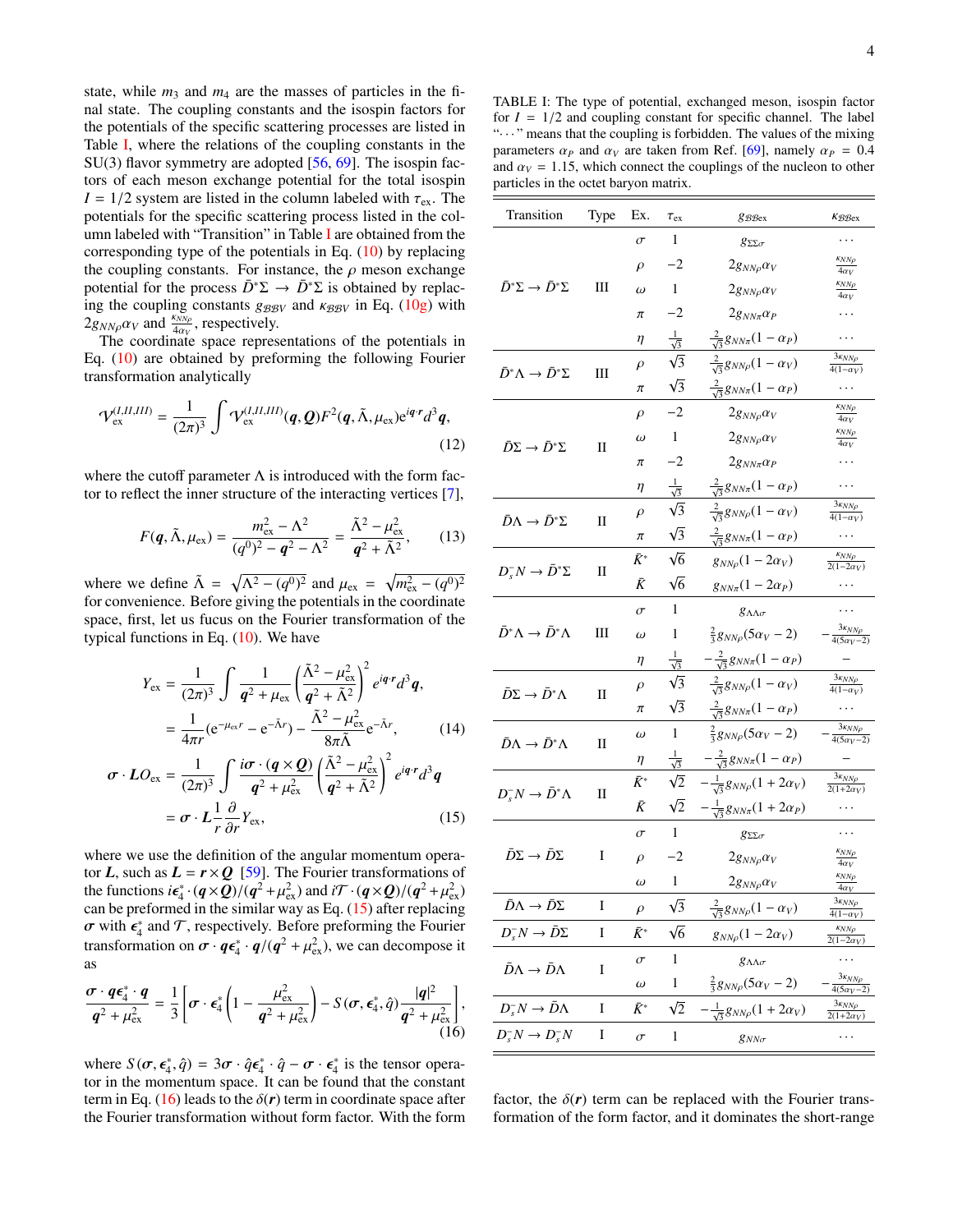part of the potential. As a result, the short-range part is heavily depending on the cutoff  $\Lambda$  [\[7,](#page-13-3) [38,](#page-13-10) [72\]](#page-14-18). There are several treatments of the  $\delta(r)$  in the literature focused on the molecular pentaquarks , *Pc*(4312), *Pc*(4380), *Pc*(4440)and *Pc*(4457). The  $\delta(r)$  is fully included in the OBE model in Refs. [\[24,](#page-13-22) [43\]](#page-13-23), and several cutoff parameters are used to reproduce the four  $P_c$  pentaquarks. And in Ref. [\[44\]](#page-13-16), the  $\delta(r)$  is dropped, and the four  $P_c$  pentaquarks are reproduced with the same cutoff parameter, but larger values for the coupling constants are used. In Ref.  $[38]$ , the four  $P_c$  pentaquarks are simultaneously reproduced with the same cutoff parameter by introducing a reduction parameter *a*, which adjusts the strength of the shortrange part of the potential dominated by the  $\delta(r)$  term. In the effective field theory, the short-range contribution cannot be fully captured by the OBE model, which may be viewed as there can be contributions from exchanging heavier particles. The introducing *a* is an extra subtraction of the regularized potentials. It is equivalent to introducing an extra contact interaction to take into account extra short-range interaction from the other heavier meson exchange. It is introduced as

$$
\frac{\sigma \cdot q \epsilon_4^* \cdot q}{q^2 + \mu_{\text{ex}}^2} = \frac{1}{3} [\sigma \cdot \epsilon_4^* \left( 1 - a - \frac{\mu_{\text{ex}}^2}{q^2 + \mu_{\text{ex}}^2} \right) - S(\sigma, \epsilon_4^*, \hat{q}) \frac{|q|^2}{q^2 + \mu_{\text{ex}}^2}]. \tag{17}
$$

<span id="page-4-1"></span>5

After preforming the Fourier transformation on Eq. [\(17\)](#page-4-0), we have [\[38,](#page-13-10) [71\]](#page-14-16)

$$
\frac{1}{(2\pi)^3} \int \frac{\boldsymbol{\sigma} \cdot \boldsymbol{q} \boldsymbol{\epsilon}_4^* \cdot \boldsymbol{q}}{\boldsymbol{q}^2 + \mu_{\rm ex}^2} \left( \frac{\tilde{\Lambda}^2 - \mu_{\rm ex}^2}{\boldsymbol{q}^2 + \tilde{\Lambda}^2} \right)^2 e^{i\boldsymbol{q} \cdot \boldsymbol{r}} d^3 \boldsymbol{q}
$$

$$
= -\frac{1}{3} [\boldsymbol{\sigma} \cdot \boldsymbol{\epsilon}_4^* C_{\rm ex} + S(\boldsymbol{\sigma}, \boldsymbol{\epsilon}_4^*, \hat{\boldsymbol{r}}) T_{\rm ex}], \qquad (18)
$$

where  $S(\sigma, \epsilon_4^*, \hat{r}) = 3\sigma \cdot \hat{r} \epsilon_4^* \cdot \hat{r} - \sigma \cdot \epsilon_4^*$  is the tensor operator<br>in the coordinate space. The functions  $C_{\text{in}}$  and  $T_{\text{in}}$  can be in the coordinate space. The functions  $C_{\text{ex}}$  and  $T_{\text{ex}}$  can be expressed as

$$
C_{\text{ex}} = \frac{1}{r^2} \frac{\partial}{\partial r} r^2 \frac{\partial}{\partial r} Y_{\text{ex}} + \frac{a}{(2\pi)^3} \int \left( \frac{\tilde{\Lambda}^2 - \mu_{\text{ex}}^2}{\mathbf{q}^2 + \tilde{\Lambda}^2} \right)^2 e^{i\mathbf{q} \cdot \mathbf{r}} d^3 \mathbf{q}, \quad (19)
$$
  

$$
T_{\text{ex}} = r \frac{\partial}{\partial r} \frac{1}{r} \frac{\partial}{\partial r} Y_{\text{ex}}, \quad (20)
$$

where the term proportional to the parameter *a* can adjust the contribution from the  $\delta(r)$  term.  $a = 0(1)$  means that the contribution of the  $\delta(r)$  term is fully included (excluded). The Fourier transformation of the function  $\sigma \cdot q\mathcal{T} \cdot q/(q^2 + \mu_{ex}^2)$ <br>can be taken in a similar way as Eq. (18) can be taken in a similar way as Eq. [\(18\)](#page-4-1).

<span id="page-4-0"></span>With the functions  $Y_{\text{ex}}$ ,  $O_{\text{ex}}$ ,  $C_{\text{ex}}$  and  $T_{\text{ex}}$ , the potentials in Eq.  $(10)$  can be written in the coordinate space as

<span id="page-4-2"></span>• Type I:  $\tilde{\mathcal{P}} \mathcal{B} \rightarrow \tilde{\mathcal{P}} \mathcal{B}$ 

$$
\mathcal{V}_{\sigma}^{I} = -\tau_{\sigma} g_{\mathcal{B}\mathcal{B}\sigma} g_{S} [Y_{\sigma} - \frac{1}{4m_{\mathcal{B}}^{2}} \boldsymbol{\sigma} \cdot \boldsymbol{L} \boldsymbol{O}_{\sigma}], \qquad (21a)
$$

<span id="page-4-3"></span>
$$
\mathcal{V}_V^I = -\tau_V \frac{g_{\mathcal{B}\mathcal{B}V} \beta g_V}{2} [Y_V + \frac{1 + 2\kappa_{\mathcal{B}\mathcal{B}V}}{4m_{\mathcal{B}}^2} \boldsymbol{\sigma} \cdot \boldsymbol{L} O_V],\tag{21b}
$$

• Type II:  $\tilde{\mathcal{P}} \mathcal{B} \rightarrow \tilde{\mathcal{P}}^* \mathcal{B}$ 

$$
\mathcal{V}_P^{II} = -\tau_P \frac{g g g g p}{3 \sqrt{2} f_\pi m_P} [\boldsymbol{\sigma} \cdot \boldsymbol{\epsilon}_4^* C_P + S(\boldsymbol{\sigma}, \boldsymbol{\epsilon}_4^*, \hat{r}) T_P], \tag{21c}
$$

$$
\mathcal{V}_V^{II} = -\tau_V \frac{g_{\mathcal{B}\mathcal{B}V} \lambda g_V}{2m_{\mathcal{B}}} \left\{ \frac{(1 + \kappa_{\mathcal{B}\mathcal{B}V})}{3} \left[ 2\sigma \cdot \epsilon_4^* C_V - S(\sigma, \epsilon_4^*, \hat{r}) T_V \right] - (2 + 3\kappa_{\mathcal{B}\mathcal{B}V}) \epsilon_4^* \cdot \mathbf{L} O_V \right\},\tag{21d}
$$

• Type III:  $\tilde{\mathcal{P}}^* \mathcal{B} \rightarrow \tilde{\mathcal{P}}^* \mathcal{B}$ 

$$
\mathcal{V}_{\sigma}^{III} = -\tau_{\sigma} g_{\mathcal{B}\sigma} g_{\mathcal{S}} \epsilon_{4}^{*} \cdot \epsilon_{2} [Y_{\sigma} - \frac{1}{4m_{\mathcal{B}}^{2}} \sigma \cdot L O_{\sigma}], \tag{21e}
$$

$$
\mathcal{V}_P^{III} = -\tau_P \frac{\sqrt{2}g g_{\mathcal{B}\mathcal{B}P}}{6f_{\pi}m_P} [\boldsymbol{\sigma} \cdot \mathcal{T}C_P + S(\boldsymbol{\sigma}, \mathcal{T}, \hat{r})T_P],\tag{21f}
$$

$$
\mathcal{V}_{V}^{III} = -\tau_{V} \frac{g_{\mathcal{B}\mathcal{B}V} \beta g_{V}}{2} \boldsymbol{\epsilon}_{4}^{*} \cdot \boldsymbol{\epsilon}_{2} [Y_{V} + \frac{1 + 2\kappa_{\mathcal{B}\mathcal{B}V}}{4m_{\mathcal{B}}^{2}} \boldsymbol{\sigma} \cdot \boldsymbol{L} O_{V}] - \tau_{V} \frac{g_{\mathcal{B}\mathcal{B}V} \lambda g_{V}}{2m_{\mathcal{B}}} \left\{ \frac{(1 + \kappa_{\mathcal{B}\mathcal{B}V})}{3} [2\boldsymbol{\sigma} \cdot \mathcal{T} C_{V} - S(\boldsymbol{\sigma}, \mathcal{T}, \hat{r}) T_{V}] + (2 - \kappa_{\mathcal{B}\mathcal{B}V}) \mathcal{T} \cdot \boldsymbol{L} O_{V} \right\}.
$$
\n(21g)

The OBE potential matrix for the coupled-channel system,  $\bar{D}_s N - \bar{D} \Lambda - \bar{D} \Sigma - \bar{D}^* \Lambda - \bar{D}^* \Sigma$ , can be constructed with the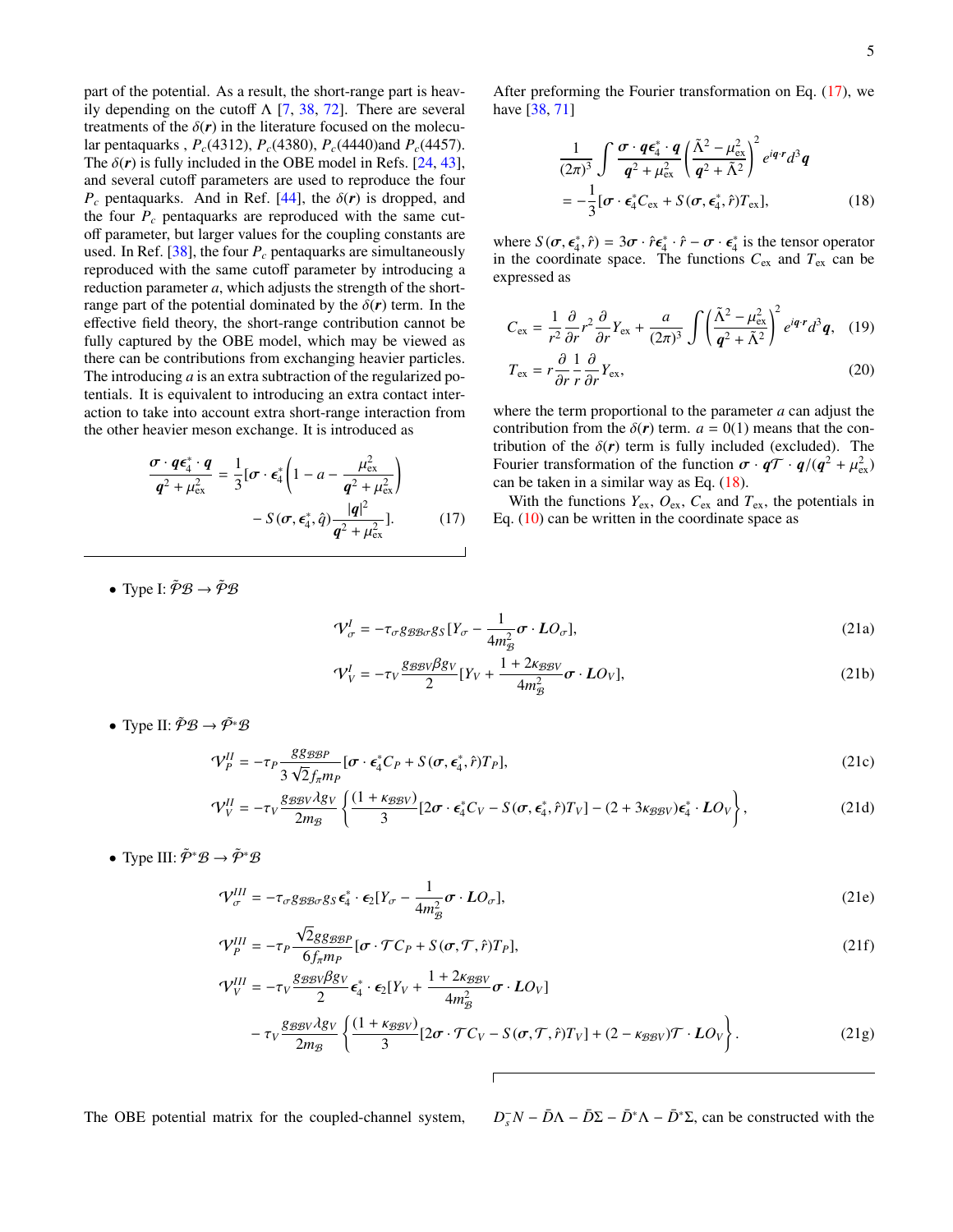potentials derived in Eq.  $(21)$  and the information given in Ta-ble [I.](#page-3-0) It is convenient to label the five channels, i.e.,  $D_s^-N$ ,  $\overline{D}\Lambda$ ,  $\overline{D}\Sigma$ ,  $\overline{D}^*\Lambda$ ,  $\overline{D}^*\Sigma$ , as the first, second, third, fourth, and fifth channels, respectively. They are sorted simply by their thresholds. For the transition from the *j*th to *k*th channel, the OBE potential can be obtained by summing up all possible light meson exchange potentials, such that

$$
\mathcal{V}^{jk} = \mathcal{V}_{\sigma}^{jk} + \mathcal{V}_{\pi}^{jk} + \mathcal{V}_{\eta}^{jk} + \mathcal{V}_{\rho}^{jk} + \mathcal{V}_{\omega}^{jk} + \mathcal{V}_{\bar{K}}^{jk} + \mathcal{V}_{\bar{K}^*}^{jk}, \quad (22)
$$

where  $\mathcal{V}_{\text{ex}}^{jk}$  refers to the potential for the transition  $j \to k$  when the meson exchanged is being the one at the lower index. The potential  $\mathcal{V}_{\text{ex}}^{jk}$  can be obtained from Eq. [\(21\)](#page-4-2) by replacing the corresponding coupling constants and isospin factors given in Table [I.](#page-3-0) For example, the  $\rho$  meson exchange potential for the transition  $\bar{D}^* \Sigma \to \bar{D}^* \Sigma$ , which is denoted by  $\mathcal{V}_o^{55}$  in our notation, is obtained by replacing the coupling constants  $g_{\beta\beta}y$ and  $\kappa_{\beta\beta V}$  in Eq. [\(21g\)](#page-4-3) with  $2g_{NN\rho}\alpha_V$  and  $\frac{\kappa_{NN\rho}}{4\alpha_V}$ , respectively.<br>For the isospin factor  $\tau_V = -2$  is taken for the potential with For the isospin factor,  $\tau_V = -2$  is taken for the potential with  $I = 1/2$  $I = 1/2$ .

For the masses of the exchanged mesons, we take isospin average masses, which are  $m_{\pi}$  = 137.2,  $m_{\eta}$  = 547.9,  $m_{\rho}$  = 775.3,  $m_{\omega} = 782.7$ ,  $m_{\bar{K}} = 493.7$  and  $m_{\bar{K}^*} = 891.7$  in the unit of MeV [\[62\]](#page-14-8). In Ref. [\[62\]](#page-14-8), the lightest scalar meson is labeled with  $f<sub>0</sub>(500)$ , which is a broad state and its mass has not been accurately given. In the present work, we simply take 600 MeV for the  $\sigma$  meson mass, and the different choices of its mass from 400 to 800 MeV affect the result a little, and can be smeared by a small variation of the cutoff. Thresholds (labeled with  $W_i$  for the *j*th channel) and partial wave components of those channels with spin-parities  $J^P = 1/2^-, 3/2^-$  are shown<br>in Table II. The notation  $2^{S+1}I$ , is used to identify various par-in Table [II.](#page-6-0) The notation  $2\tilde{S}+1L_J$  is used to identify various partial waves, in which *S* , *L* and *J* stand for the spin, orbital and total angular momentums, respectively. In the actual calculation, the spin operators in the potentials should be projected out, and this is done by sandwiching the spin operators between the partial waves of the initial and final states. Since, the partial waves of the channels listed in Table  $\Pi$  are determined by the spin-parity of the individual hadron and nothing to do with flavors, we can refer the channels  $\{D_s^T N, \bar{D} \Lambda, \bar{D} \Sigma\}$ <br>to  $\tilde{\mathcal{P}} \mathcal{B}$ ,  $\{ \bar{D}^* \Lambda, \bar{D}^* \Sigma \}$  to  $\tilde{\mathcal{P}} \mathcal{B}$ . The partial waves of the  $\tilde{\mathcal{P}} \mathcal{B}$  and to  $\tilde{\mathcal{P}}\mathcal{B}, {\{\bar{D}^*\Lambda,\bar{D}^*\Sigma\}}$  to  $\tilde{\mathcal{P}}^*\mathcal{B}$ . The partial waves of the  $\tilde{\mathcal{P}}\mathcal{B}$  and  $\tilde{\mathcal{P}}^* \mathcal{B}$  system with spin-parities  $J^P = 1/2^-, 3/2^-$  are

- $J^P = 1/2^-(\tilde{\mathcal{P}}\mathcal{B})$ :  $|^2S_{1/2}$ ,
- $J^P = 1/2^-(\tilde{\mathcal{P}}^*\mathcal{B})$ :  $|^2S_{1/2}$ ,  $|^4D_{1/2}$ ,
- $J^P = 3/2^-(\tilde{\mathcal{P}}\mathcal{B})$ :  $|^2D_{3/2}$ ,
- $J^P = 3/2^-(\tilde{\mathcal{P}}^* \mathcal{B})$ :  $|^4S_{3/2}$ ,  $|^2D_{3/2}$ ,  $|^4D_{3/2}$ .

The spin operators for the three types of scattering processes in Eq.  $(21)$  are listed in the rows labeled with O of Table [III.](#page-6-1) The partial wave projection of the operator  $O$  can be done by calculating

$$
f^{2s+1}L'_{J}|O|^{2s+1}L_{J}\rangle_{i},\tag{23}
$$

where  $f^{(2s'+1)}L'_J$  and  $|^{2s+1}L_J\rangle_i$  stand for the partial waves for the final and initial states, respectively. The results are calculated with the technics introduced in the appendix of Ref. [\[38\]](#page-13-10), and collected in Table [III.](#page-6-1) For instance, the partial wave projections of the operators  $O$  for the process  $\tilde{\mathcal{P}}\mathcal{B} \rightarrow \tilde{\mathcal{P}}^* \mathcal{B}$  with  $J^P = 1/2^-$  and  $J^P = 3/2^-$ <br>are obtained by calculating  $(2S_{AB})Q^2S_{AB}/(2S_{AB})Q^4D_{AB}$ are obtained by calculating  $({}^{2}S_{1/2}|O|^{2}S_{1/2}),({}^{2}S_{1/2}|O|^{4}D_{1/2})$ <br>and  $({}^{2}D_{2/2}|O|^{4}S_{2/2}),({}^{2}D_{2/2}|O|^{2}D_{2/2}),({}^{2}D_{2/2}|O|^{4}D_{2/2})$  reand  $(\langle ^2D_{3/2}|O|^4S_{3/2}\rangle, \langle ^2D_{3/2}|O|^2D_{3/2}\rangle, \langle ^2D_{3/2}|O|^4D_{3/2}\rangle)$ , re-<br>spectively Similarly the partial wave projections for the prospectively. Similarly, the partial wave projections for the process  $\tilde{\mathcal{P}}^* \mathcal{B} \to \tilde{\mathcal{P}}^* \mathcal{B}$  with  $J^{\tilde{P}} = 1/2^-$  and  $J^{\tilde{P}} = 3/2^-$  are done by calculating calculating

$$
\begin{pmatrix}\n\langle^2 S_{1/2} | O |^2 S_{1/2} \rangle & \langle^2 S_{1/2} | O |^4 D_{1/2} \rangle \\
\langle^4 D_{1/2} | O |^2 S_{1/2} \rangle & \langle^4 D_{1/2} | O |^4 D_{1/2} \rangle\n\end{pmatrix}
$$
\n(24)

<span id="page-5-1"></span>and

$$
\begin{pmatrix}\n\langle \n\begin{array}{ccc}\n\langle \n\begin{array}{ccc}\n\langle 4S_{3/2} | O | 4S_{3/2} \rangle & \langle \n\begin{array}{ccc}\n\langle 4S_{3/2} | O | 2D_{3/2} \rangle & \langle \n\end{array} \n\langle 4S_{3/2} | O | 4D_{3/2} \rangle \\
\langle \n\begin{array}{ccc}\n\langle 2D_{3/2} | O | 4S_{3/2} \rangle & \langle \n\end{array} \n\langle D_{3/2} | O | 2D_{3/2} \rangle & \langle \n\begin{array}{ccc}\n\langle 2D_{3/2} | O | 4D_{3/2} \rangle \\
\langle \n\end{array} \n\langle 4D_{3/2} | O | 4S_{3/2} \rangle & \langle \n\begin{array}{ccc}\n\langle 4D_{3/2} | O | 2D_{3/2} \rangle & \langle \n\end{array} \n\langle D_{3/2} | O | 4D_{3/2} \rangle\n\end{pmatrix},\n\end{pmatrix},\n\end{pmatrix}
$$
\n(25)

respectively. Results are given as the matrix form in Table [III.](#page-6-1)

To conclude this section, we show the shapes of the potentials of the most important channels, such as  $\bar{D}\Sigma$  and  $\bar{D}^*\Sigma$ , under the two extreme treatments of the  $\delta(\mathbf{r})$ . The *S* wave potentials of the  $\overline{D}\Sigma$  and  $\overline{D}^*\Sigma$  systems with  $I = 1/2$  in a function of coordinate *r* as the cutoff is set to  $\Lambda = 1.2$  GeV are plotted in Fig. [3,](#page-5-0) where the potentials with (without) the  $\delta(\mathbf{r})$ term are shown in the left (right) column. The potentials for



<span id="page-5-0"></span>FIG. 3: The potentials of *S*-wave states of the  $\bar{D}^{(*)}\Sigma$  system with  $I = 1/2$  in the function of coordinate *r*, where the cutoff is set to  $\Lambda = 1.2$  GeV.  $a = 0$  means the potentials include the full  $\delta(r)$  term while  $a = 1$  means the  $\delta(r)$  term is fully removed.

the  $\overline{D}\Sigma$  system with  $J^P = 1/2^-$  are shown in the first row,<br>while the potentials for the  $\overline{D}^*\Sigma$  system with  $I^P - 1/2^-$  and while the potentials for the  $\overline{D}^* \Sigma$  system with  $J^P = 1/2^-$  and  $J^P = 3/2^-$  are shown at the second and third rows. In each  $J^P = 3/2^{\frac{1}{2}}$  are shown at the second and third rows. In each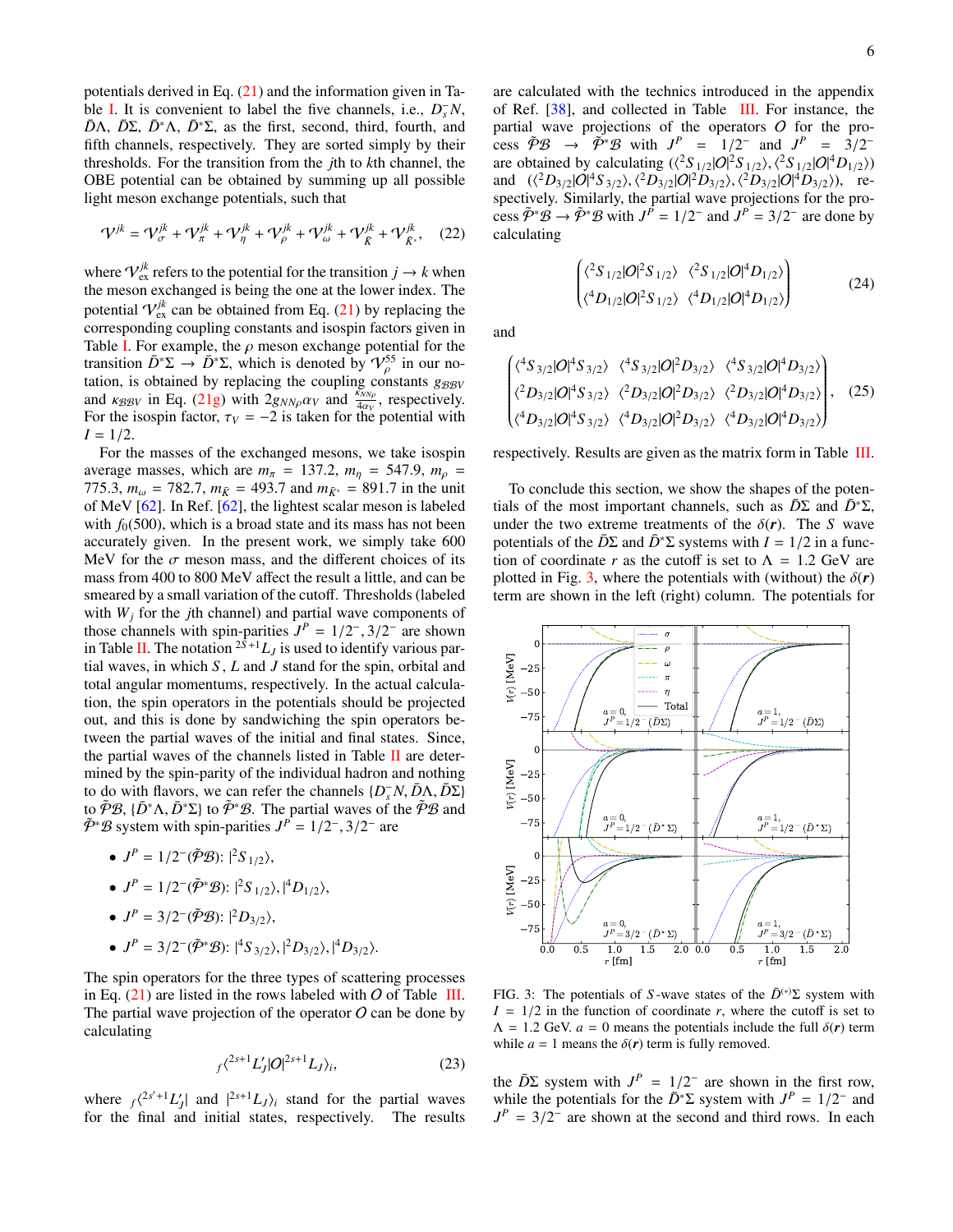<span id="page-6-0"></span>TABLE II: Thresholds of the channels and partial wave components of  $J<sup>P</sup>$  states.

| Channels         | $D_{\varepsilon}^{-}N$ | DΛ              | DΣ              | D*Λ                                                 | $D^*\Sigma$                                         |
|------------------|------------------------|-----------------|-----------------|-----------------------------------------------------|-----------------------------------------------------|
| $W_j$ [MeV] [62] | 2907.3                 | 2982.9          | 3060.4          | 3124.2                                              | 3201.7                                              |
| $J^P = 1/2^-$    | ${}^{2}S_{1/2}$        | ${}^{2}S_{1/2}$ | ${}^{2}S_{1/2}$ | ${}^{2}S_{1/2}, {}^{4}D_{1/2}$                      | ${}^{2}S_{1/2}, {}^{4}D_{1/2}$                      |
| $J^P = 3/2^-$    | $^{2}D_{3/2}$          | $^{2}D_{3/2}$   | $^{2}D_{3/2}$   | ${}^{4}S_{3/2}$ , ${}^{2}D_{3/2}$ , ${}^{4}D_{3/2}$ | ${}^{4}S_{3/2}$ , ${}^{2}D_{3/2}$ , ${}^{4}D_{3/2}$ |

<span id="page-6-1"></span>TABLE III: The partial wave projection of the spin operators in the potentials of Type I, II and III in Eq. [\(21\)](#page-4-2).

| $i \rightarrow f$ | $\tilde{\mathcal{P}}\mathcal{B} \rightarrow \tilde{\mathcal{P}}\mathcal{B}$ |                                                                       |                                                                           | $\tilde{\mathcal{P}} \mathcal{B} \rightarrow \tilde{\mathcal{P}}^* \mathcal{B}$ |                                                                      |  |  |
|-------------------|-----------------------------------------------------------------------------|-----------------------------------------------------------------------|---------------------------------------------------------------------------|---------------------------------------------------------------------------------|----------------------------------------------------------------------|--|--|
| $\mathcal{O}$     | $\sigma \cdot L$                                                            |                                                                       | $\boldsymbol{\epsilon}^*_4 \cdot \boldsymbol{L}$                          | $\sigma \cdot \boldsymbol{\epsilon}^*_{{\scriptscriptstyle\perp}}$              | $S(\sigma, \epsilon_4^*, \hat{r})$                                   |  |  |
| $J^P = 1/2^-$     | $\theta$                                                                    |                                                                       | (0,0)                                                                     | $(\sqrt{3},0)$                                                                  | $(0, \sqrt{6})$                                                      |  |  |
| $J^P = 3/2^-$     | $-3$                                                                        |                                                                       | $(0, -\sqrt{3}, -\sqrt{3})$                                               | $(0, \sqrt{3}, 0)$                                                              | $(-\sqrt{3},0,\sqrt{3})$                                             |  |  |
| $i \rightarrow f$ |                                                                             |                                                                       | $\tilde{\mathcal{P}}^* \mathcal{B} \to \tilde{\mathcal{P}}^* \mathcal{B}$ |                                                                                 |                                                                      |  |  |
| $\overline{O}$    | $\epsilon_2 \cdot \epsilon_4^*$                                             | $\epsilon_2 \cdot \epsilon_4^* \sigma \cdot L$                        | $\sigma \cdot \mathcal{T}$                                                | $S(\sigma, \mathcal{T}, \hat{r})$                                               | $\mathcal{T}\cdot \bm{L}$                                            |  |  |
| $J^P = 1/2^-$     | $1\quad0$<br>$0\quad1$                                                      | $0\quad 0$<br>$0 -3$                                                  | $-2\quad$<br>$\mathbf{0}$<br>$1\rightarrow$                               | $\sqrt{2}$<br>$\overline{0}$<br>$\sqrt{2}$ -2                                   | $0\quad 0$<br>$0 -3$                                                 |  |  |
| $J^P = 3/2^-$     | $1\quad0\quad0$<br>$0\quad1\quad0$<br>$0\quad 0\quad 1$                     | $0\quad 0\quad 0$<br>0 <sub>1</sub><br>$\overline{2}$<br>$0 \t2 \t-2$ | $0\quad 0$<br>-1<br>$0 -2 0$<br>$0 \quad 0 \quad 1$                       | $0 -1 2$<br>$\overline{0}$<br>$-1$<br>2<br>$\overline{0}$<br>1                  | $0\quad 0\quad 0$<br>0 <sub>1</sub><br>$\mathcal{D}$<br>$0 \t2 \t-2$ |  |  |

of the subplots, various meson exchange potentials are plotted separately, and the sum of them is also plotted with line labeled "Total". The potentials of the  $\overline{D}\Sigma$  system are only proportional to the Yukawa term  $Y_{ex}$  and independent of the  $\delta(\mathbf{r})$ term. With the  $\delta(r)$  term, the vector and pseudoscalar meson exchange potentials of the  $\bar{D}^* \Sigma$  system with  $J^P = 1/2^-$ ,  $3/2^-$ <br>can change their signs once due to the short-range  $\delta(\mathbf{r})$  term can change their signs once due to the short-range  $\delta(r)$  term in their core which has an opposite sign relative to its remaining part. After removing the  $\delta(r)$  term, those potentials are consistent in sign in the whole range of *r*. The S wave total potentials in both  $\bar{D}\Lambda$  and  $\bar{D}^*\Lambda$  are repulsive, and there is no bound state accordingly. In addition, the *S* wave potential for the  $D_s^-N$  system is attractive due to the  $\sigma$  meson exchange<br>alone but it is not strong enough to form a bound state alone, but it is not strong enough to form a bound state.

# III. RESULTS

In this section, firstly, we describe our procedure of solving the two-body Schrödinger equation, and explain the behaviors of the bound states or resonances emerged as poles of the scattering matrix. Secondly, with the OBE potentials of  $\overline{D}\Sigma$  and  $\overline{D}^*\Sigma$  systems derived in the previous section, we investigate the possibilities of the bound states by solving the single channel Schrödinger equation. Thirdly, considering the coupled-channel system,  $D_s^- \overrightarrow{N} - \overrightarrow{D} \Lambda - \overrightarrow{D} \Sigma - \overrightarrow{D}^* \Lambda - \overrightarrow{D}^* \Sigma$ , we further investigate the resonances below the thresholds of channels  $\bar{D}Σ$  and  $\bar{D}^∗Σ$ , and evaluate their partial decay widths.

For the coupled-channel potential matrix  $V_{ik}$ , the radial Schrödinger equation can be written as

<span id="page-6-2"></span>
$$
\left[ -\frac{\hbar^2}{2\mu_j} \frac{d^2}{dr^2} + \frac{\hbar^2 l_j(l_j + 1)}{2\mu_j r^2} + W_j \right] u_j + \sum_k \mathcal{V}_{jk} u_k = E u_j, (26)
$$

where *j* is the channel index;  $u_j$  is defined by  $u_j(r) = rR_j(r)$ with the radial wave function  $R_i(r)$  for the *j*th channel;  $\mu_i$  and *W<sup>j</sup>* are the corresponding reduced mass and threshold; and*E* is the total energy of the system. The momentum for channel *j* is given as

<span id="page-6-4"></span>
$$
q_j(E) = \sqrt{2\mu_j(E - W_j)}.
$$
\n(27)

By solving Eq.  $(26)$ , we obtain the wave function which is normalized to satisfy the incoming boundary condition for the *j*th channel given as [\[73\]](#page-14-19)

<span id="page-6-3"></span>
$$
u_j^{(k)}(r) \xrightarrow{r \to \infty} \delta_{jk} e^{-iq_j r} - S_{jk}(E) e^{iq_j r}, \qquad (28)
$$

where  $S_{jk}(E)$  is the scattering matrix component. In the multichannel problem, there is a sequence of thresholds  $W_1 < W_2 <$  $\cdots$ , and the scattering matrix element *S*  $_{ik}(E)$  is an analytic function of *E* except at the branch points of  $E = W_i$  and poles. Bound states and resonances are represented as the poles at  $E_{\text{pole}}$  of the *S*  $_{ik}(E)$  in the complex energy plane [\[73\]](#page-14-19).

The characterization of these poles requires to analytically continue the S matrix to the complex energy plane, and the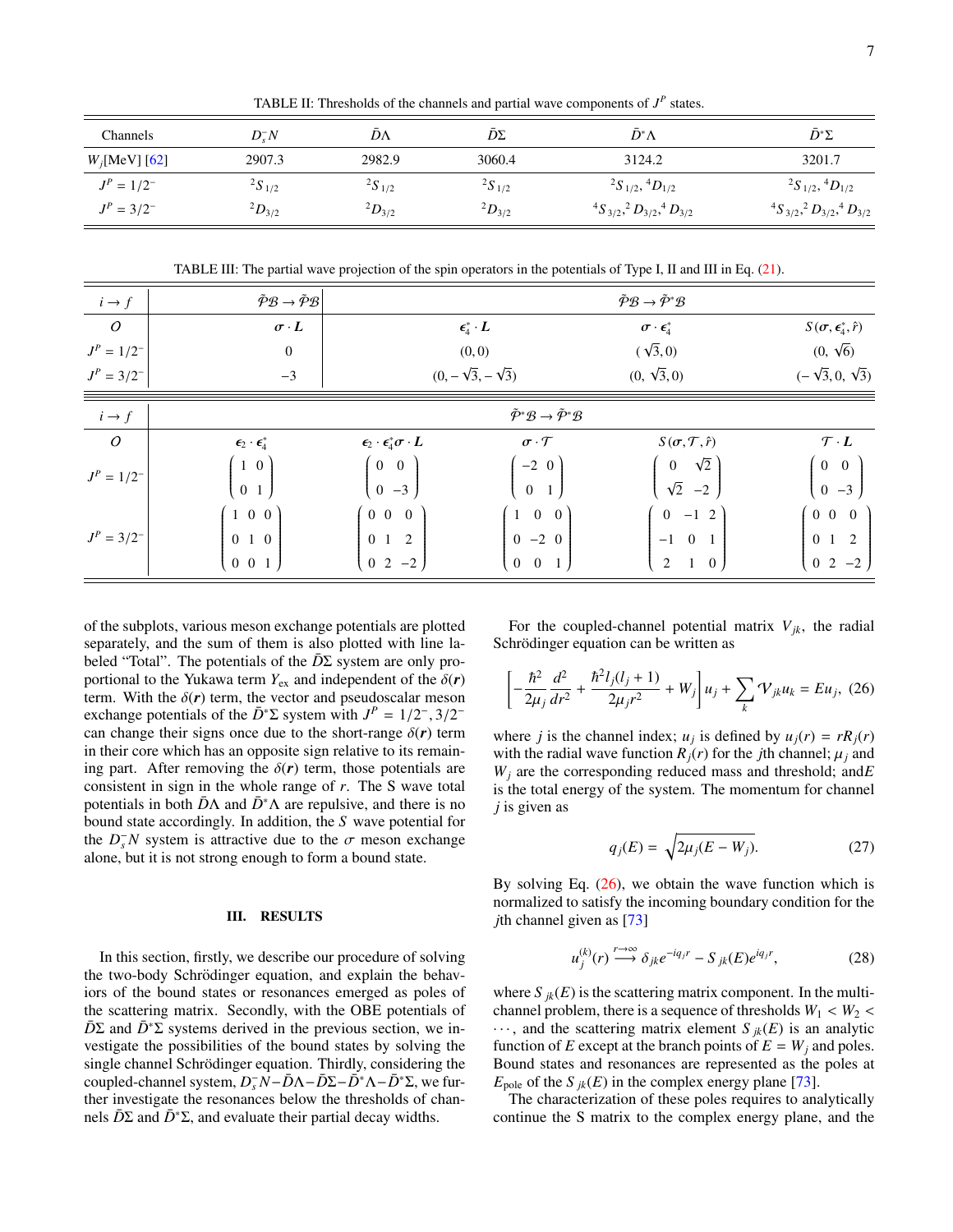poles should be searched on the correct Riemann sheet. Note that channel momentum  $q_j$  is a multivalued function of energy *E*; there are two Riemann sheets in the complex energy plane for each channel; one is called the first or physical sheet, while the other one is called the second or unphysical sheet. In the physical sheet, complex energy *E* maps to the upperhalf plane (Im[q<sub>j</sub>]  $\geq$  0) of the channel momentum  $q_j$ . In the multi-channel case with different thresholds, bound states can emerge as poles on the real energy axis of the physical sheet at the energy region below the lowest threshold  $W_1$ . The binding energy labeled as  $\mathbb B$  in our notation can be evaluated as

$$
\mathbb{B} = E_{\text{pole}} - W_1,\tag{29}
$$

where  $E_{\text{pole}}$  is the position of the pole. In the unphysical sheet, complex energy *E* maps to the lower-half plane (Im[q<sub>i</sub>] < 0) of the channel momentum  $q_j$ . Poles may appear in this sheet, and those poles correspond to resonances if their real parts are larger than the thresholds of some channels (these channels are called open channels). Any of the resonance poles has its conjugate pole  $E_{\text{pole}}^*$ . Among them, the one with a negative imaginary part which is closer to the real energy axis of the physical sheet than the other one has a significant impact on the scattering amplitude (see the review section in [\[62\]](#page-14-8)). The real and imaginary parts of the pole  $E_{\text{pole}}$ , may be parametrized as the mass and the half-width of the resonance [\[74\]](#page-14-20), such as

$$
E_{\text{pole}} = M - i\Gamma/2. \tag{30}
$$

Resonance poles that are located on the unphysical sheet closest to the physical sheet are the ones that, together with bound states, are much likely to generate structures in the scattering amplitude.

#### <span id="page-7-1"></span>A. Bound states

We start by discussing the bound states in  $\bar{D}\Sigma$  and  $\bar{D}^*\Sigma$  systems within the OBE framework. Bound state energy is obtained by solving the the Schrödinger equation in Eq.  $(26)$  $(26)$ , and *S* − *D* wave mixing effects are considered. The parameter *a* is added to adjust the short-range contribution from  $\delta(r)$  in the OBE model. On the other hand, the parameter *a* also plays a similar role as the phenomenological contact term which is used to determine the short-range dynamics of the hadron interaction [\[37\]](#page-13-14). Bound state energy of the  $\overline{D}\Sigma$  and  $\overline{D}^* \Sigma$  molecular isodoublet systems with spin parity  $J^P = 1/2^{-1}$ <br>and  $J^P = 3/2^{-1}$  is evaluated by varying the cutoff A after sevand  $J^P = 3/2^-$  is evaluated by varying the cutoff  $\Lambda$  after several values for *a* are taken eral values for *a* are taken.

Table [IV](#page-7-0) shows the behavior of the bound state energies within the cutoff range  $1 - 1.8$  GeV, in which the binding energies of corresponding single channel systems (given in the parentheses) are listed at the columns labeled with B. Here, we list the results for four different  $\delta(r)$  term contributions,  $a = 0, 0.58, 0.78$  and  $a = 1$ . The  $\delta(r)$  term is included in the OBE potentials by setting  $a = 0$  and it is fully excluded by taking  $a = 1$ . The case with  $a = 0.58$  or  $a = 0.78$  corresponds to that  $\delta(r)$  term in whole OBE potentials reduced by 58% or 78%, respectively. The two parameters are constrained in the our previous work in Ref. [\[38\]](#page-13-10) to simultaneously reproduce the masses of the  $P_c(4440)$  and  $P_c(4457)$  with the same cutoff in the single channel  $\bar{D}^* \Sigma_c$ . The binding energy of the  $\overline{D}\Sigma$  bound state with  $J^P = 1/2^-$  is independent of the  $\delta(r)$  term because the OBE potential of this system is free from term, because the OBE potential of this system is free from the  $\delta(r)$  term. For the two bound states in the  $\bar{D}^* \Sigma$  system with spin parities  $J^P = 1/2^-$  and  $J^P = 3/2^-$ , the different reduction of the  $\delta(r)$  term has a large effect on the binding reduction of the  $\delta(r)$  term has a large effect on the binding energy. The binding energy is heavily dependent on the cutoff  $\Lambda$  when the  $\delta(r)$  term is fully included in the OBE potentials. As the value of *a* increases,  $1/2^{-}(\bar{D}^*\Sigma)$  state tends<br>to be a shallow bound state, while the 3/2<sup>-</sup> $(\bar{D}^*\Sigma)$  state, by to be a shallow bound state, while the  $3/2^{-}$   $(\bar{D}^* \Sigma)$  state, by contrast tends to be deep bound state. The reason is that contrast, tends to be deep bound state. The reason is that, for the  $\overline{D}^* \Sigma$  system, the total potential with  $J^P = 1/2^-$  gets shallower as the parameter *a* increases which leads to smaller shallower as the parameter *a* increases, which leads to smaller binding energy, while the situation is reversed for the potential with  $J^{\overline{P}} = 3/2^-$ . Furthermore, three bound states,  $1/2^-$  ( $\overline{D}\Sigma$ ),  $1/2^-$  ( $\overline{D}^*\Sigma$ ) and  $3/2^-$  ( $\overline{D}^*\Sigma$ ) are simultaneously bound with the  $1/2^{-}$ ( $\bar{D}$ <sup>\*</sup>Σ) and  $3/2^{-}$ ( $\bar{D}$ <sup>\*</sup>Σ) are simultaneously bound with the cutoff 1.5 GeV with either  $a = 0.58$  or  $a = 0.78$ . In addition cutoff 1.5 GeV with either  $a = 0.58$  or  $a = 0.78$ . In addition, the *S* − *D* wave mixing effects on the  $J^P = 3/2^-(\bar{D}^*\Sigma)$  state<br>are relatively larger than that on  $J^P = 1/2^-(\bar{D}^*\Sigma)$  state are relatively larger than that on  $J^P = 1/2^-(\bar{D}^*\Sigma)$  state.

<span id="page-7-0"></span>TABLE IV: Binding energy (B) of the bound states in the single channel  $\overline{D}\Sigma$  and  $\overline{D}^*\Sigma$  systems with isospin  $I = 1/2$  as a function of cutoff Λ after fixing the value for *a*. Each entry with a "· · · " means that the potentials are not strong enough to form a bound state. The values of cutoff and binding energy are in units of GeV and MeV, respectively.

|                |                                                                                                                                                                    | $\mathbb{B}(\bar{D}\Sigma)$ | $\mathbb{B}(\bar{D}^*\Sigma)$ |           |                    |          |  |  |  |  |  |  |  |
|----------------|--------------------------------------------------------------------------------------------------------------------------------------------------------------------|-----------------------------|-------------------------------|-----------|--------------------|----------|--|--|--|--|--|--|--|
| $\mathfrak{a}$ | $\Lambda$                                                                                                                                                          | $S$ -wave                   | $S$ -wave                     |           | $S$ -D wave mixing |          |  |  |  |  |  |  |  |
|                | $J^P = 1/2^-$<br>1.0<br>1.25<br>1.5<br>$-0.66$<br>1.8<br>$-11.11$<br>1.0<br>.<br>1.25<br>1.5<br>$-0.66$<br>1.8<br>$-11.11$<br>1.0<br>1.25<br>1.5<br>$-0.66$<br>1.8 | $1/2^{-}$                   | $3/2^{-}$                     | $1/2^{-}$ | $3/2^{-}$          |          |  |  |  |  |  |  |  |
|                |                                                                                                                                                                    |                             | $-7.35$                       | .         | $-8.96$            |          |  |  |  |  |  |  |  |
|                |                                                                                                                                                                    |                             | $-125.5$                      |           | $-129.23$          |          |  |  |  |  |  |  |  |
|                |                                                                                                                                                                    |                             | $<-500$                       |           | $<-500$            |          |  |  |  |  |  |  |  |
|                |                                                                                                                                                                    |                             | $<-500$                       |           |                    | $-1.22$  |  |  |  |  |  |  |  |
|                |                                                                                                                                                                    |                             | $\ddotsc$                     |           |                    |          |  |  |  |  |  |  |  |
| 0.58           |                                                                                                                                                                    |                             | $-0.11$                       | .         | $-1.1$             |          |  |  |  |  |  |  |  |
|                |                                                                                                                                                                    |                             | $-26.3$                       | $-0.18$   | $-32.06$           | $-5.02$  |  |  |  |  |  |  |  |
|                | 0.0<br>0.78<br>1.0<br>1.25<br>1.0<br>1.5                                                                                                                           |                             | $-130.7$                      | $-5.57$   | $-140.55$          | $-19.07$ |  |  |  |  |  |  |  |
|                |                                                                                                                                                                    |                             |                               |           |                    |          |  |  |  |  |  |  |  |
|                |                                                                                                                                                                    |                             |                               | .         |                    | $-0.68$  |  |  |  |  |  |  |  |
|                |                                                                                                                                                                    |                             |                               | $-3.33$   | $-0.05$            | $-12.17$ |  |  |  |  |  |  |  |
|                |                                                                                                                                                                    | $-11.11$                    | $-6.37$                       | $-18.31$  | $-12.58$           | $-37.14$ |  |  |  |  |  |  |  |
|                |                                                                                                                                                                    |                             |                               | .         |                    |          |  |  |  |  |  |  |  |
|                |                                                                                                                                                                    |                             |                               | $-0.2$    |                    | $-3.56$  |  |  |  |  |  |  |  |
|                |                                                                                                                                                                    | $-0.66$                     |                               | $-13.42$  |                    | $-26.17$ |  |  |  |  |  |  |  |
|                | 1.8                                                                                                                                                                | $-11.11$                    |                               | $-48.0$   |                    | $-71.73$ |  |  |  |  |  |  |  |

The masses of the  $P_c$  states observed in the experiment are close to the thresholds of the  $\overline{D}\Sigma_c$  and  $\overline{D}^*\Sigma_c$  channels.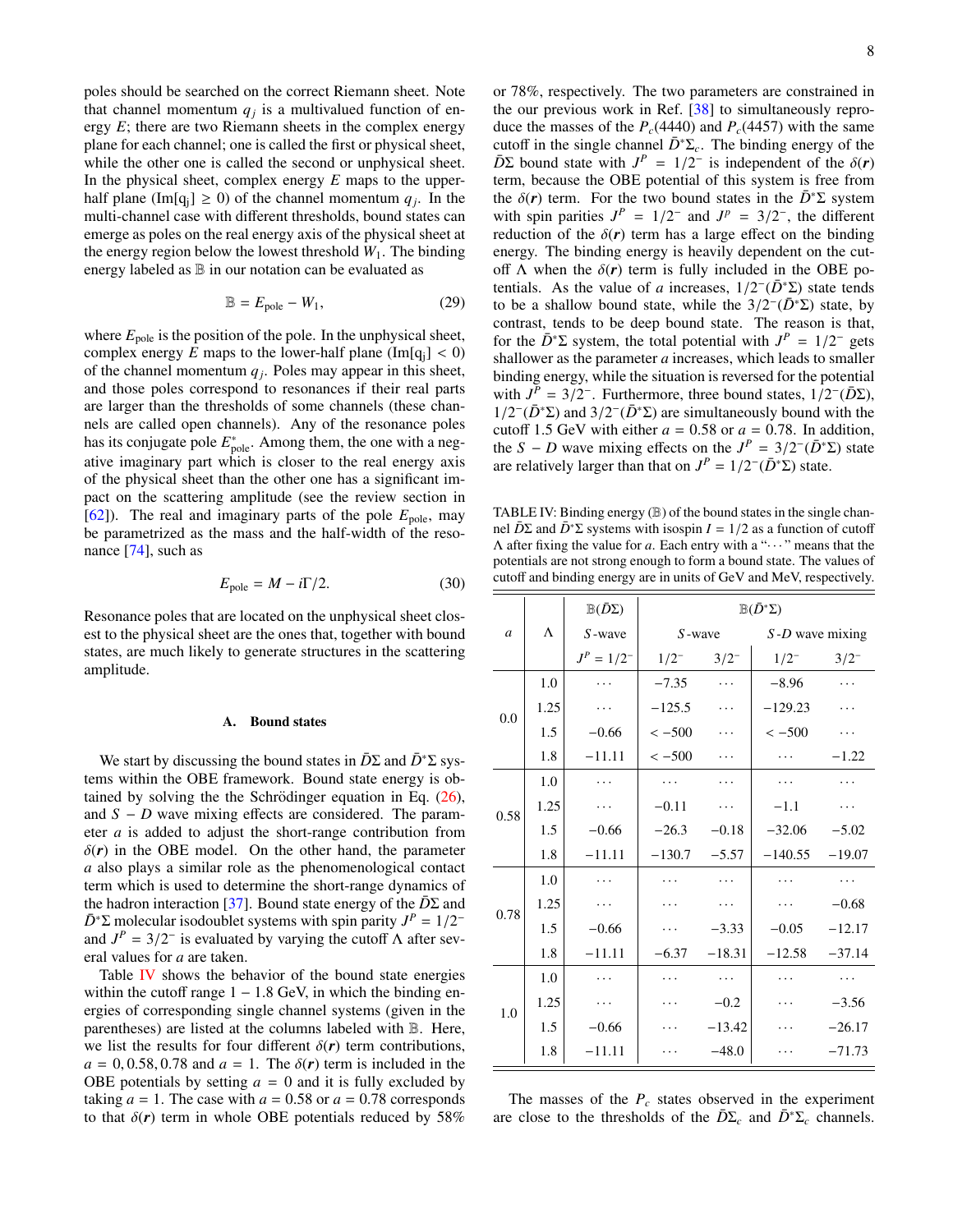In the OBE framework, these two channels support three bound states which can reproduce the masses of the three  $P_c$  states,  $P_c(4312)$ ,  $P_c(4440)$  and  $P_c(4457)$  with proper values of cutoff [\[37,](#page-13-14) [38,](#page-13-10) [42–](#page-13-15)[44\]](#page-13-16). It indicates that, the existence of the bound states formed by the single channel interaction may be a hint for experimental observation. Compared to the bound states found in the single channel  $\overline{D}\Sigma_c$  and  $\bar{D}^* \Sigma_c$  systems in Ref. [\[38\]](#page-13-10), the discussed three bound states in the single channel  $\overline{D}\Sigma$  and  $\overline{D}^*\Sigma$  systems have similar formation mechanism, and support the existence of the anticharmed strange pentaquarks proposed in Refs. [\[39,](#page-13-11) [40\]](#page-13-12). In addition, a bound state which is 220 MeV below the  $D_s^-N$  threshold has been found after considering the coupled-channel dynamics of  $D_s^- N - \bar{D} \Lambda - \bar{D} \Sigma$  in Ref. [\[41\]](#page-13-13), and which state is strongly coupled to the  $\overline{D}\Sigma$  channel compared to the other two channels. It indicates that the  $\overline{D}\Sigma$  channel provides a more attractive force than others. Thus, a loose bound state below the  $\overline{D}\Sigma$  threshold, which is different from the one found in Ref. [\[41\]](#page-13-13) based on the assumption of the *S U*(4) symmetry, may be bound first in the single channel  $\overline{D}\Sigma$  interaction.

### B. Resonances

With the coupled-channel potentials of the system  $D_s^-N$  –  $\overline{D}\Lambda - \overline{D}\Sigma - \overline{D}^*\Lambda - \overline{D}^*\Sigma$  obtained in Eq. [\(22\)](#page-5-1), we solve the Schrödinger equation in Eq.  $(26)$  $(26)$ , and the energy dependent  $S(E)$  matrix is extracted from the asymptotic wave function in Eq. [\(28\)](#page-6-3) (see Refs. [\[73,](#page-14-19) [75\]](#page-14-21)). It is seen that the poles of the  $S(E)$  matrix on the physical sheet correspond to bound states. Now, we go to the unphysical sheets to search for the poles by analytic continuation of the  $S(E)$  matrix, and then evaluate their partial decay widths. In the coupled-channel system  $D_s^- N - \bar{D}\Lambda - \bar{D}\Sigma - \bar{D}^* \Lambda - \bar{D}^* \Sigma$ , the poles are searched for around the thresholds of  $\overline{D\Sigma}$  and  $\overline{D}^*\Sigma$  channels. Those bound states of these two channels as listed in Table [IV](#page-7-0) turn out to be resonances when subthreshold coupled channels are taken into account. These resonances are easily found near the two thresholds. For the *n* channels system, there are  $2^n$ Riemann sheets in the complex energy plane, which can be defined by the imaginary part of the momentum  $q_i(E)$  of the *j*th channel (see chapter 20 of Ref. [\[73\]](#page-14-19) for more details). In our case of the five channels system, there are  $2<sup>5</sup>$  Riemann sheets, and we focus on the two of them, one is called the physical sheet of the  $\overline{D}\Sigma$  channel (Im[q<sub>1</sub>] < 0, Im[q<sub>2</sub>] < 0,  $Im[q_3] \geq 0$ ,  $Im[q_4] \geq 0$ ,  $Im[q_5] \geq 0$ , and the another one is called the physical sheet of the  $\bar{D}^* \Sigma$  channel (Im[q<sub>1</sub>] < 0,  $Im[q_2] < 0, Im[q_3] < 0, Im[q_4] < 0, Im[q_5] \ge 0$ . These two sheets are also close to the real energy axis of the physical sheet (imaginary parts of the momenta for all channels are positive). The poles below the  $\overline{D}\Sigma$  threshold are searched in the physical sheet of the  $\overline{D}\Sigma$  channel, while the poles below the  $\bar{D}^*\Sigma$  threshold are searched in the physical sheet of the  $\bar{D}^* \Sigma$  channel.

To evaluate the partial widths of the poles decaying to open channels, first, we calculate the residues of the poles of amplitude  $T(E)$ . The  $S(E)$  matrix has the relation with  $T(E)$  [\[74,](#page-14-20) [76\]](#page-14-22),

$$
S_{jk}(E) = 1 + i \sqrt{2\rho_j} T_{jk}(E) \sqrt{2\rho_k},
$$
 (31)

where *j* and *k* are channel indices. In nonrelativistic approximation, two body phase space factor  $\rho_i$  for channel *j* can be written as a function of channel momentum  $q_i(E)$  in Eq. [\(27\)](#page-6-4) as

$$
\rho_j = \frac{q_j(E)}{8\pi E}.
$$
\n(32)

The residue matrix  $R_{jk}$  of the pole  $E_{pole}$  can be extracted as

$$
R_{jk} = \lim_{E \to E_{\text{pole}}} (E^2 - E_{\text{pole}}^2) T_{jk}(E) = g_j g_k,
$$
 (33)

where  $g_j$  is a pole coupling of the *j*th channel. The partial decay widths of the open channels can be calculated as [\[74,](#page-14-20) [77\]](#page-14-23)

<span id="page-8-0"></span>
$$
\Gamma_j = \frac{q_j(M)}{8\pi M^2} |g_j|^2,\tag{34}
$$

where *M* is the real part of the pole.

The positions of the poles and partial decay widths as the function of cutoff  $\Lambda$  are shown in Tables [V](#page-10-1) and [VI,](#page-10-2) in which we fix the values of the parameter *<sup>a</sup>* to 0.58 for Table [V](#page-10-1) and 0.78 for Table [VI.](#page-10-2) These two values for the parameter *a* are also used in Ref. [\[38\]](#page-13-10) to simultaneously reproducing the  $P_c(4400)$  and  $P_c(4457)$  pentaquark masses. Among these poles, the first pole with  $J^P = 1/2^-$  below the  $\overline{D}\Sigma$  threshold is found in the physical sheet of  $\overline{D}\Sigma$  channel, while the second found in the physical sheet of  $\overline{D}\Sigma$  channel, while the second and third poles with spin parity  $J^P = 1/2^-$  and  $J^P = 3/2^-$  are found in the position found in the physical sheet of  $\bar{D}^* \Sigma$  channel. The pole positions and partial decay widths of the first, second, and third poles are given in the multicolumns labeled as  $J^P = 1/2^{-}(\bar{D}\Sigma)$ ,<br> $I^P = 1/2^{-}(\bar{D}^*\Sigma)$ , and  $I^P = 3/2^{-}(\bar{D}^*\Sigma)$ , respectively. The  $J^P = 1/2^- (\bar{D}^* \Sigma)$ , and  $J^P = 3/2^- (\bar{D}^* \Sigma)$ , respectively. The dominant channel which couples with poles stronger than dominant channel which couples with poles stronger than other channels, is given in the parenthesis. In the case with  $a = 0.58$ , with cutoff  $\Lambda = 1.2$  GeV, the first pole is located at 3060.<sup>3</sup> <sup>−</sup> *<sup>i</sup>*0.3, while the second and third poles are located at 3197.<sup>3</sup> <sup>−</sup> *<sup>i</sup>*3.9 and 3201.<sup>2</sup> <sup>−</sup> *<sup>i</sup>*2.8 respectively. For the first pole, there are two S-wave open channels, which are  $D_s^-N$  and  $\overline{D}\Lambda$  channels. Among these channels, the first pole prefers to decay into the  $D_s^-N$  channel as shown in Table [V.](#page-10-1) For the second pole, five channels (four S-wave channels *D<sub>s</sub>N*, *D*λ, *D*Σ and  $D^*\Lambda$ , and one D-wave channel  $D^*\Lambda$ ) are opened. For the third pole, there are six open channels  $(D_s^T N, \overline{D}\Lambda, \overline{D}\Sigma$  in Dwave, one S-wave and two D-wave  $\bar{D}^*\Lambda$ ). It is also seen from the results in Table [V](#page-10-1) that the S-wave  $\overline{D}\Sigma$  channel is a dominant decay channel for both the second and third poles, and the dominant decay channel remains the same as the cutoff increases except that it changes from a  $\overline{D}\Sigma$  to a  $\overline{D}^*\Lambda$  channel in the S-wave for the third pole when cutoff is up to 1.4 GeV.

The three poles have a similar behavior that they tend to move away from the thresholds of their dominant channels in the complex energy plane as the cutoff increases. In other words, the masses of the poles decrease and their half widths increase as the cutoff increases. The reason is that, these poles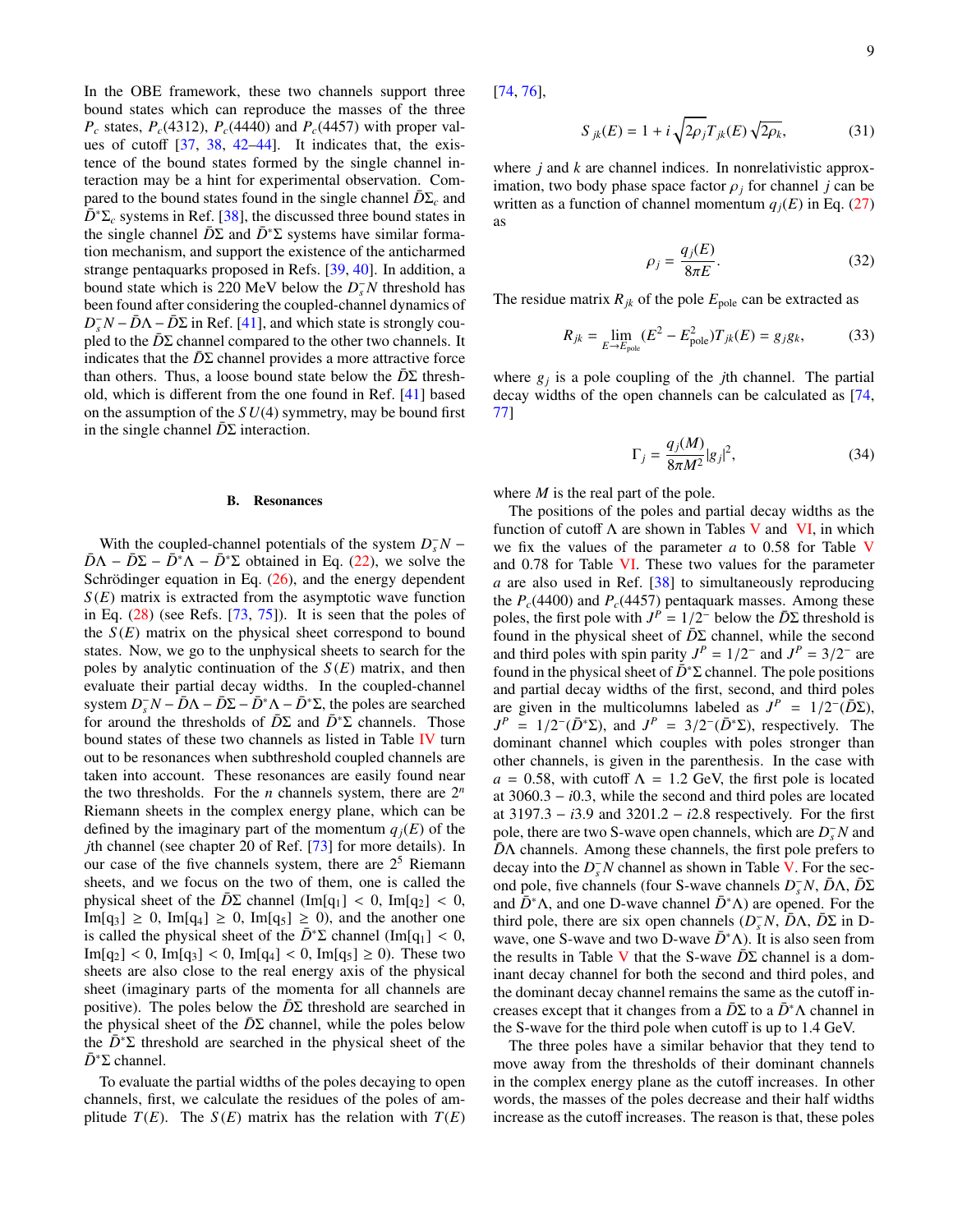are associated with the bound states given in Table [IV](#page-7-0) which is inferred from their dominant channels, and the pole masses  $(M)$  behave similar as the bound state masses ( $\mathbb{B} + W$ , where *W* is the threshold of the channel for the bound state in the single channel interaction discussed in Sec. [III A\)](#page-7-1). The partial widths of the poles decaying to open channels, which are calculated with Eq.  $(34)$ , imply that the half widths of the poles are proportional to the pole couplings *g<sup>j</sup>* . For the results presented in Table [IV,](#page-7-0) the magnitude of the pole couplings for the open channels which provide large contributions to their widths, increases together with the cutoff, so the half widths also increase. At the energy region much above the thresholds of open channels, the impact of the phase space factor is not significant. A similar phenomenon can be seen in Ref. [\[45\]](#page-13-17), which is governed by the complicated structure of the coupled-channel potential matrix.

The results corresponding to  $a = 0.78$  are shown in Ta-ble [VI.](#page-10-2) This value for  $a$  is also taken in Ref.  $[38]$  to simultaneously reproduce the mass spectra of the three observed *P<sup>c</sup>* states [\[18\]](#page-13-24),  $P_c(4312)$ ,  $P_c(4440)$  and  $P_c(4457)$  with the same cutoff, and it is mentioned that larger value for *a* is favorable after their widths are taken into account. It is seen from the results in Table [VI](#page-10-2) that, the first pole is not sensitive to the parameter *a* compared to the results in Table [V](#page-10-1) due to the independence behavior of the dominant channel potential on *a* shown in the first column of Fig. [3,](#page-5-0) and the minor changes can be understood as the coupled-channel effect. For second and third poles, the mass ordering is reversed compared to the results in Table [V](#page-10-1) due to the similar mechanism explained in Sec. [III A.](#page-7-1) A similar phenomenon can be found in Ref. [\[38\]](#page-13-10) that, among the two poles near  $\Sigma_c \bar{D}^*$  threshold, the pole with  $J^P = 1/2$  is higher than the poles with  $J^P = 3/2$ <sup>-</sup> for large *a* while the situation is reversed with small *a*. Besides the *a* while the situation is reversed with small *a*. Besides, the results in Table [VI](#page-10-2) also indicate that the *S* wave  $\bar{D}^*$  ∧ channel is the dominant decay channel for the second and third poles while the  $D_s^-N$  channel is the dominant decay channel for the first pole.

Basically, in our calculation, we can determine neither the cutoff  $\Lambda$  nor the reduction parameter  $a$ , because there is no experimental data for anticharmed strange pentaquarks. But the cutoff ranges taken in our work are somehow reasonable, as the LHCb  $P_c$  pentaquakrs [\[18\]](#page-13-24) are reproduced with  $\Lambda = 1.4$ GeV in Ref. [\[38\]](#page-13-10), with  $\Lambda = 1.04$  and  $\Lambda = 1.32$  in Ref. [\[43\]](#page-13-23). In Ref. [\[7\]](#page-13-3), it is mentioned that in nucleon-nucleon interactions values for Λ between 0.8 and 1.5 GeV have been used depending on the model and application, and the larger values  $($  $\Lambda$  > 1.5 GeV) are also required for nucleon-nucleon phase shifts. For the parameter *a*, we simply follow the suggestion in Ref. [\[38\]](#page-13-10), and it is also noted that small variation of the parameter *a* can change the results presented in the present work by a few percent. Besides, the  $\overline{D_s}$  *N* channel is the lowest channel which the anticharmed strange pentaquarks can strongly decay to. The first pole dominantly decays to the  $D_s^-N$  channel, and it implies that the production rate of this channel is larger than the other channel, and may be easily detected. For the second and third poles, partial decay widths of the  $D_s^-N$ channel are tiny, but this channel stands out as a sharp peak and can be easily distinguished from the background signal in the experiment with high luminosity.

## IV. CONCLUSION

Stimulated by the experiment evidence of the LHCb hidden-charm pentaquarks, we investigate the molecular structure of the  $P_{\bar{c}s}$  pentaquarks from the OBE model. The potentials for the systems of  $\bar{D}^{(*)}\Sigma$ ,  $\bar{D}^{(*)}\Lambda$  and  $D_s^-N$  are constructed with an effective Lagrangian taking into account of HQSS, SU(3) flavor symmetry, and all possible light meson exchange dynamics. The dipole form factor as a function of the phenomenological parameter  $\Lambda$  is used to regularize the potentials. The short-range contribution from the  $\delta(\mathbf{r})$  term is parametrized with a parameter *a*, and it can mimic the role of the contact term used in effective field theory. The possible bound states in the single channels ( $\overline{D}\Sigma$  and  $\overline{D}^*\Sigma$ ) are searched for with various cutoff Λ and parameter *a*. The resonance parameters associated with those bound states are calculated after taking into account the coupled-channel system  $D_s^-N - \bar{D}\Lambda - \bar{D}\Sigma - \bar{D}^*\Lambda - \bar{D}^*\Sigma.$ 

There are three bound states found in the  $\bar{D}\Sigma$  and  $\bar{D}^*\Sigma$  systems with isospin  $I = 1/2$ . Among them, one is identified with the spin parity  $J^P = 1/2^-$  below  $\overline{D}\Sigma$  threshold, and the other two are identified with  $I^P = \{1/2^- \ 3/2^- \}$  below the  $\overline{D}^* \Sigma$ other two are identified with  $J^P = \{1/2^-, 3/2^-\}$  below the  $\bar{D}^* \Sigma$ <br>threshold. The  $J^P = 1/2^-$  bound state below the  $\bar{D}^{\Sigma}$  threshthreshold. The  $J^P = 1/2^-$  bound state below the  $\overline{D}\Sigma$  threshold can be bound when the cutoff  $\Lambda$  is above 1.5 GeV and its old can be bound when the cutoff  $\Lambda$  is above 1.5 GeV, and its binding energy is independent of the parameter *a*. The binding energies of the two bound states,  $J^P = 1/2^-$  and  $J^P = 3/2^-$ <br>below  $\bar{D}^* \Sigma$  threshold, depend on the parameter a because the below  $\bar{D}^* \Sigma$  threshold, depend on the parameter *a*, because the potentials of the  $\bar{D}^* \Sigma$  system have contribution of the  $\delta(r)$ term. In this system, when the  $\delta(r)$  term is fully kept with *a* = 0, the binding energy of the  $J^P = 1/2^-$  state is heavily depending on the cutoff  $\Lambda$  while the state with  $J^P = 3/2^-$  candepending on the cutoff  $\overline{\Lambda}$  while the state with  $J^P = 3/2^-$  can-<br>not be bound until the cutoff increases up to 1.8 GeV. As the not be bound until the cutoff increases up to 1.8 GeV. As the value of *a* increases, the  $J^P = 1/2^-$  bound state tends to be shallower and the  $J^P = 3/2^-$  bound state tends to be deeper shallower and the  $J^P = 3/2^-$  bound state tends to be deeper.<br>It is caused by the sign difference of the  $\delta(\mathbf{r})$  term between It is caused by the sign difference of the  $\delta(r)$  term between the potentials corresponding to the  $J^P = 1/2^-$  and  $J^P = 3/2^-$ <br>systems. Until now, there has been no experimental data for systems. Until now, there has been no experimental data for any  $P_{\bar{c}s}$  pentaquarks, therefore, we simply take  $a = 0.58$  and  $a = 0.78$  by following the argument in Ref. [\[38\]](#page-13-10), in which the masses of the  $P_c(4440)$  and  $P_c(4457)$  pentaquarks are simultaneously reproduced with the same cutoff in the  $\bar{D}^* \Sigma$  single channel system. As a result, the three states above begin to be bound with cutoff  $\Lambda = 1.5$  GeV.

The decay widths of the resonances associated with those bound states are evaluated considering the coupled-channel system  $D_s^- N - \bar{D}\Lambda - \bar{D}\Sigma - \bar{D}^* \Lambda - \bar{D}^* \Sigma$ . With values of  $a = 0.58$ <br>or  $a = 0.78$  widths of these resonances emerged as the poles or *<sup>a</sup>* <sup>=</sup> <sup>0</sup>.78, widths of these resonances emerged as the poles of the *S* matrix are calculated by varying the cutoff Λ. The first pole with  $J^P = 1/2^-$  below  $\overline{D}\Sigma$  threshold decay dominantly to the  $D^-\overline{N}$  channel. It may be easily detected in the nantly to the  $D_s^-N$  channel. It may be easily detected in the process  $\bar{B}_{s}^{0} \rightarrow \bar{n}D_{s}^{+}p$ . For the second pole with  $J^{P} = 1/2^{-}$  and the third pole with  $J^{P} = 3/2^{-}$  below the  $\bar{D}^{*}\Sigma$  threshold parthe third pole with  $J^P = 3/2^-$  below the  $\overline{D}^* \Sigma$  threshold, partial decay widths of  $D^-N$  channel are small. Detecting them tial decay widths of  $D_s^-N$  channel are small. Detecting them in this channel may require much higher statistics. In addition, the mass ordering of the second and third poles is inter-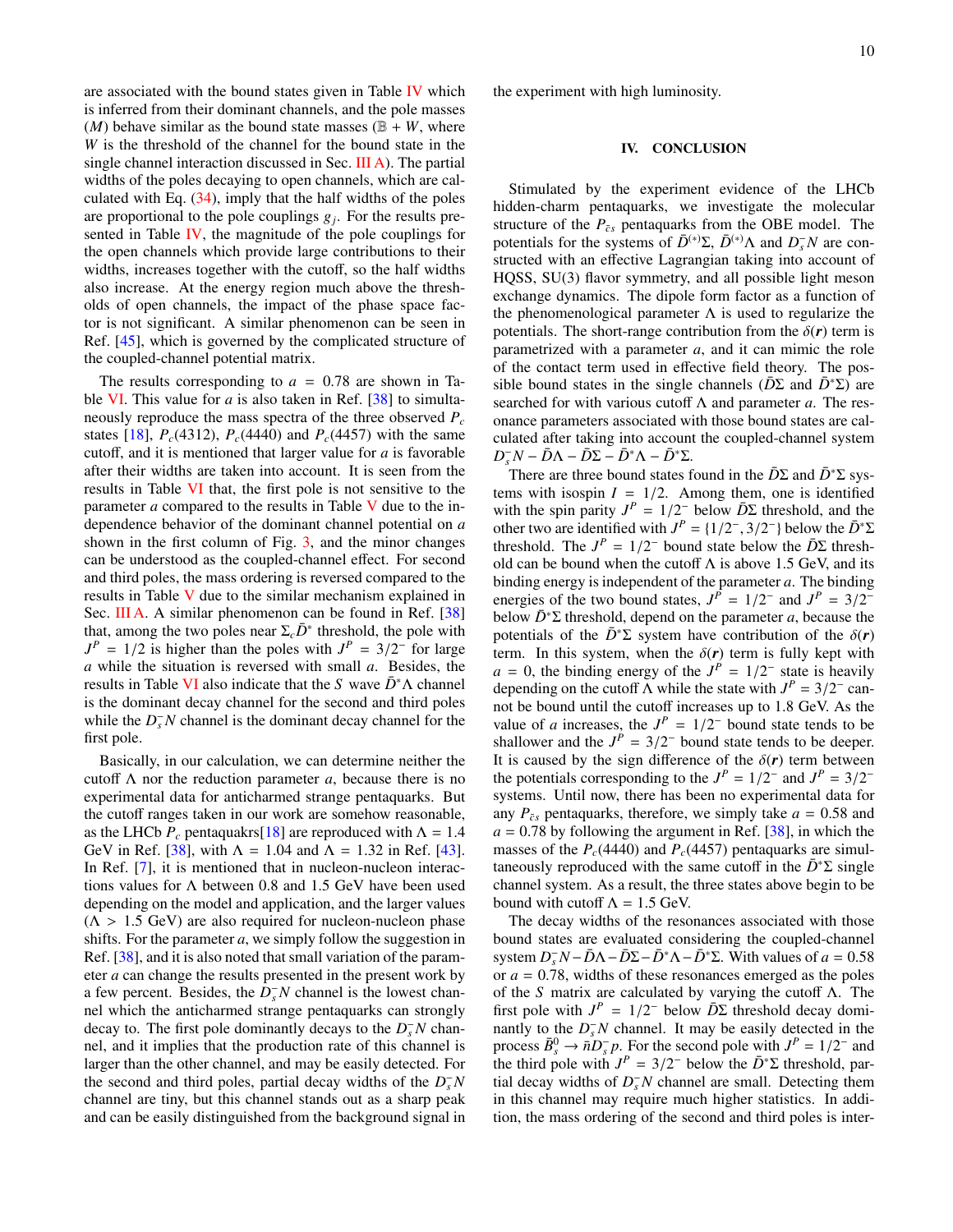<span id="page-10-1"></span>TABLE V: Pole positions  $(M - i\Gamma/2)$  and partial decay widths  $\Gamma_i$  for each of the open channels in the isodoublet system with spin parity  $J^P$  by varying cutoff A when  $q = 0.58$  is taken. The channel given in the parenth varying cutoff Λ when *<sup>a</sup>* <sup>=</sup> <sup>0</sup>.58 is taken. The channel given in the parentheses correspond to the dominant channel. The partial decay widths for the partial wave channels in the same hadron pair are given separately. From left to right in each multicolumn Γ*<sup>i</sup>* , the partial decay widths correspond to the channels  $\{D_s^-N(^2S_{1/2}),\bar{D}\Lambda(^2S_{1/2})\}$  for the first pole  $J^P = 1/2^-(\bar{D}\Sigma)$ ,  $\{D_s^-N(^2S_{1/2}),\bar{D}\Lambda(^2S_{1/2}),\bar{D}\Sigma(^2S_{1/2}),\bar{D}^*\Lambda(^2S_{1/2}),\bar{D}^*\Lambda(^2S_{1/2}),\bar{D}^*\Lambda(^2S_{1/2}),\bar{D}^*\Lambda(^2S_{1/2}),\bar{D}^*\Lambda(^2S_{1/2}),\bar{$ for the second pole  $J^P = 1/2^{-}(\bar{D}^*\Sigma)$  and  $\{D_s^-N(^4D_{3/2}), \bar{D}\Lambda(^4D_{3/2}), \bar{D}\Sigma(^4D_{3/2}), \bar{D}^*\Lambda(^4S_{3/2}), \bar{D}^*\Lambda(^2D_{3/2}), \bar{D}^*\Lambda(^4D_{3/2})\}$  for the third pole  $J^P = 3/2^{-}(\bar{D}^*\Sigma)$ . Mass and width are in units of MeV  $\frac{3/2^-(\bar{D}^*\Sigma)}{2}$ . Mass and width are in units of MeV.

| $\Lambda$ [GeV] | $J^P = 1/2^{-}(\bar{D}\Sigma)$ |               |     | $J^P = 1/2^{-}(\bar{D}^*\Sigma)$                                            | $J^P = 3/2^{-}(\bar{D}^*\Sigma)$ |                           |     |  |                                                              |                                                         |  |  |  |                 |  |
|-----------------|--------------------------------|---------------|-----|-----------------------------------------------------------------------------|----------------------------------|---------------------------|-----|--|--------------------------------------------------------------|---------------------------------------------------------|--|--|--|-----------------|--|
|                 | $M - i\Gamma/2$                | $\Gamma_i$    |     | $M - i\Gamma/2$                                                             |                                  |                           |     |  | $M - i\Gamma/2$                                              |                                                         |  |  |  |                 |  |
| 1.2             | $3060.3 - i0.3$                | $0.6^{\circ}$ | 0.1 | $3197.3 - i3.9$                                                             |                                  | $0.3 \quad 0.7 \quad 6.1$ | 0.7 |  | 0.6 $3201.2 - i2.8$                                          | $0.0 \quad 1.9 \quad 2.3 \quad 1.2 \quad 0.2 \quad 1.4$ |  |  |  |                 |  |
| 1.25            | $3059.0 - i1.2$                | 2.3           | 0.3 | $3190.2 - i7.1$                                                             |                                  |                           |     |  | 0.7 1.1 11.3 1.2 0.5 3199.3 - i3.7 0.0 2.2 2.7 1.7 0.2 1.5   |                                                         |  |  |  |                 |  |
| 1.3             | $3055.8 - i3.0$                | 5.7           | 0.7 | $3179.0 - i12.1$                                                            |                                  |                           |     |  | 1.5 1.8 18.8 2.1 0.3 3196.9 – $i4.5$ 0.0 2.5 3.0 2.3 0.2 1.5 |                                                         |  |  |  |                 |  |
| 1.35            | $3049.6 - i6.2$                | 11.5          | 1.4 | $3162.0 - i20.1$ 3.5 3.1 29.1 3.5 0.1 3194.0 - i5.1 0.0 2.7 3.2 2.9 0.2 1.5 |                                  |                           |     |  |                                                              |                                                         |  |  |  |                 |  |
| 1.4             | $3036.8 - i10.6$               | 18.9          | 2.5 | $3136.1 - i32.1$ 7.8 5.5 38.7 3.8 0.2                                       |                                  |                           |     |  | $3190.6 - i5.6$ 0.0 2.9 3.4 3.5                              |                                                         |  |  |  | $0.1 \quad 1.4$ |  |

<span id="page-10-2"></span>TABLE [V](#page-10-1)I: Similar table as Table V while  $a = 0.78$  is taken. Each entry with a " $\cdots$ " means that the pole goes to other Riemann sheet far away from the physical sheet.

| $\Lambda$ [GeV] | $J^P = 1/2^{-}(\bar{D}\Sigma)$ |                 |                      | $J^P = 1/2^{-}(\bar{D}^*\Sigma)$ | $J^P = 3/2^{-}(\bar{D}^*\Sigma)$ |  |                 |          |                                                                 |                 |  |  |                            |                 |  |
|-----------------|--------------------------------|-----------------|----------------------|----------------------------------|----------------------------------|--|-----------------|----------|-----------------------------------------------------------------|-----------------|--|--|----------------------------|-----------------|--|
|                 | $M - i\Gamma/2$                | $\Gamma_i$      |                      | $M - i\Gamma/2$<br>$\Gamma_i$    |                                  |  | $M - i\Gamma/2$ |          |                                                                 |                 |  |  |                            |                 |  |
| 1.2             | $3060.4 - i0.1$                | $0.2 \quad 0.0$ |                      | $\cdots$                         | $\cdot$                          |  |                 | .        | $3199.0 - i4.9$                                                 |                 |  |  | $0.0$ 2.4 2.6 4.4 0.2 1.6  |                 |  |
| 1.3             | $3058.5 - i1.3$                | 2.4             | 0.3                  | $\cdots$                         | $\cdot$                          |  |                 | $\cdots$ | $3191.8 - i7.5$                                                 | 0.0 2.9 3.0 7.9 |  |  |                            | $0.2 \quad 1.5$ |  |
| 1.4             | $3053.9 - i4.2$                | 7.8             | $\left  \right $ 1.0 | $\sim$ $\sim$ $\sim$             | $\cdots$                         |  |                 | . 1      | $3181.5 - i9.6$                                                 |                 |  |  | $0.0$ 3.2 3.2 11.6 0.1 1.2 |                 |  |
| 1.55            | $3044.6 - i13.4$               | 23.7            | 4.2                  | $3200.6 - i21.1$                 |                                  |  |                 |          | $0.3$ 23.6 1.6 30.1 0.6 3160.9 - i11.2 0.1 3.1 3.2 14.9 0.0 0.5 |                 |  |  |                            |                 |  |
| 1.6             | $3041.9 - i17.7$               | 30.6            | 6.2                  | $3193.6 - i26.5$                 |                                  |  |                 |          | 0.1 28.9 2.0 32.2 0.5 3152.5 - $i11.2$ 0.1 3.0 3.4 14.7 0.0 0.3 |                 |  |  |                            |                 |  |

changed in the cases with these two values of *a*. The predicted masses and decay widths of those three states may provide valuable information for discovering the  $P_{\bar{c}s}$  pentaquarks in future experiments.

#### Acknowledgments

We thank professors Feng-Kun Guo and Jia-Jun Wu for helpful discussions. This work is supported by the NSFC and the Deutsche Forschungsgemeinschaft (DFG, German Research Foundation) through the funds provided to the Sino-German Collaborative Research Center TRR110 Symmetries and the Emergence of Structure in QCD (NSFC Grant No. 12070131001, DFG Project-ID 196253076-TRR 110), by the NSFC Grants No. 11835015 and No. 12047503, and by the Chinese Academy of Sciences (CAS) under Grant No. XDB34030000.

#### <span id="page-10-3"></span>Appendix

### <span id="page-10-0"></span>A. EXPLICIT FORM OF THE OCTET LAGRANGIAN

Following Refs. [\[56,](#page-14-3) [69\]](#page-14-15), we show the explicit form of the Lagrangian in Eqs.  $(5)$  and  $(6)$  below. For the SU(3) octet baryon and pseudoscalar scalar meson interaction, the effective Lagrangian can be written as

$$
\mathcal{L}_{\mathcal{B}\mathcal{B}P} = -\frac{\sqrt{2}D}{m_P} \langle \bar{\mathcal{B}} \gamma^5 \gamma_\mu [\partial^\mu \mathbb{P}, \mathcal{B}]_+ \rangle - \frac{\sqrt{2}F}{m_P} \langle \bar{\mathcal{B}} \gamma^5 \gamma_\mu [\partial^\mu \mathbb{P}, \mathcal{B}]_- \rangle, \tag{35}
$$

where the symbol  $\langle \cdots \rangle$  denotes trace of SU(3) matrices, and  $[A, B]_{\pm} = AB \pm BA$ . SU(3) matrices for octet baryon and pseudoscalar meson are [\[62,](#page-14-8) [78,](#page-14-24) [79\]](#page-14-25)

$$
\mathcal{B} = \begin{pmatrix} \frac{\Sigma^0}{\sqrt{2}} + \frac{\Lambda}{\sqrt{6}} & \Sigma^+ & p \\ \Sigma^- & -\frac{\Sigma^0}{\sqrt{2}} + \frac{\Lambda}{\sqrt{6}} & n \\ \Xi^- & \Xi^0 & -\sqrt{\frac{2}{3}}\Lambda \end{pmatrix}, \qquad (36)
$$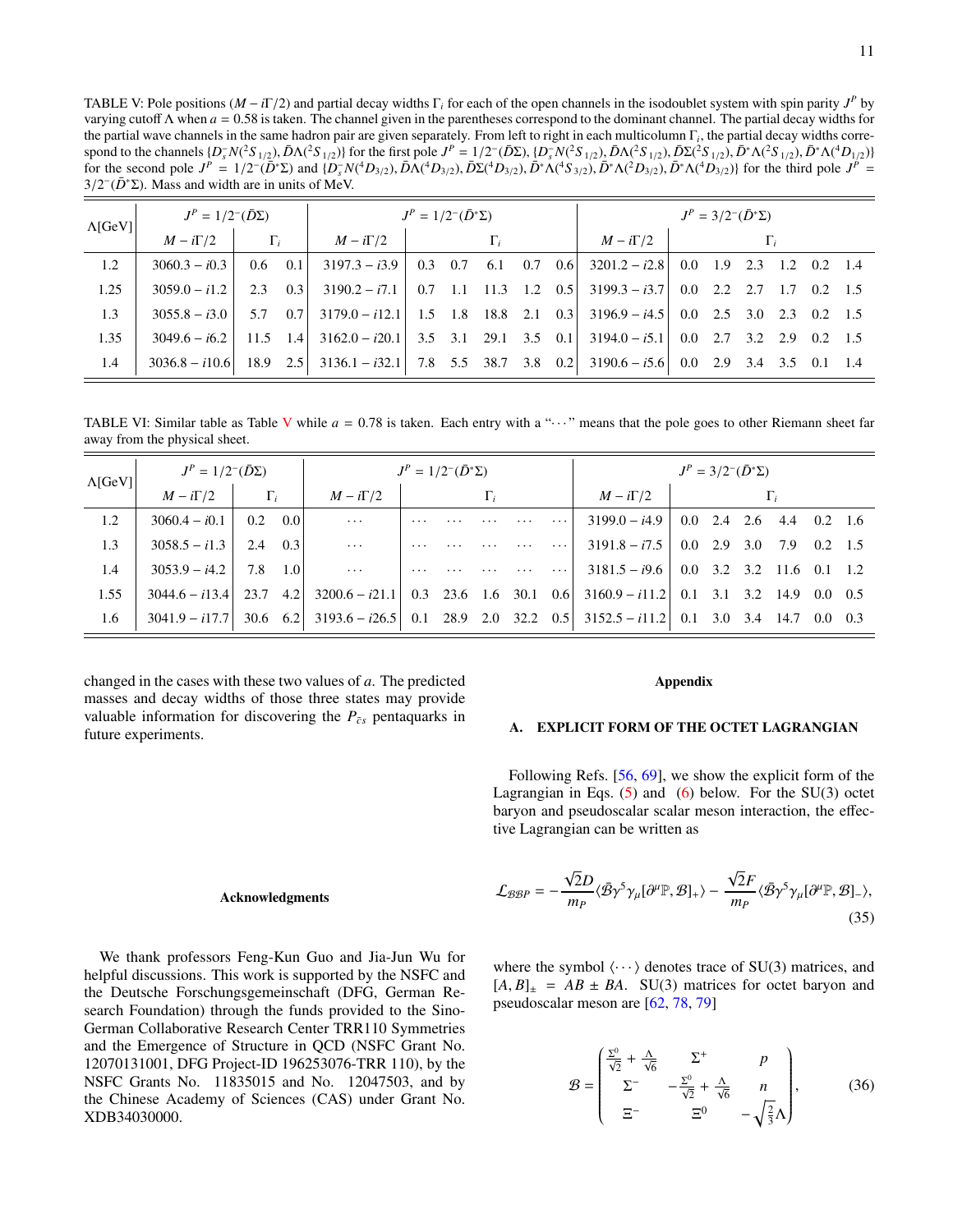$$
\mathbb{P} = \begin{pmatrix} \frac{\pi^0}{\sqrt{2}} + \frac{\eta}{\sqrt{6}} & \pi^+ & K^+ \\ \pi^- & -\frac{\pi^0}{\sqrt{2}} + \frac{\eta}{\sqrt{6}} & K^0 \\ K^- & \bar{K}^0 & -\sqrt{\frac{2}{3}}\eta \end{pmatrix},
$$
(37)

where we identify the  $\eta$  with the octet  $\eta_8$  and assume the singlet coupling to be zero. The *D* and *F* couplings appearing in the Lagrangian in Eq. [\(35\)](#page-10-3) have relation with two independent couplings  $g_1$  and  $g_2$  defined in Ref. [\[56\]](#page-14-3), such as

$$
D = \frac{\sqrt{30}}{40}g_1, \ F = \frac{\sqrt{6}}{24}g_2,\tag{38}
$$

and these can be expressed with another two independent parameters, i.e. the nucleon-nucleon-pion coupling  $g_{NN\pi}$  =  $D + F$  and mixing parameter  $\alpha_P = F/(D + F)$  [ $\alpha_P$  connects the  $g_{NN\pi}$  to other couplings], where we adopt the notations used in Ref. [\[56\]](#page-14-3). With Lagrangian in Eq. [\(35\)](#page-10-3), we can reproduce the relation of relevant coupling constants given in Refs. [\[56,](#page-14-3) [69\]](#page-14-15). Similarly, the Lagrangian for octet baryon and nonet vector meson interaction takes the form

$$
\mathcal{L}_{\mathcal{B}\mathcal{B}\mathcal{V}} = -\sqrt{2}D'\langle\bar{\mathcal{B}}\gamma_{\mu}[\tilde{\mathbb{V}}_{1}^{\mu},\mathcal{B}]_{+}\rangle - \sqrt{2}F'\langle\bar{\mathcal{B}}\gamma_{\mu}[\tilde{\mathbb{V}}_{1}^{\mu},\mathcal{B}]_{-}\rangle + \frac{\sqrt{2}D''}{2m_{\mathcal{B}}} \langle\bar{\mathcal{B}}\sigma_{\mu\nu}\partial^{\nu}[\tilde{\mathbb{V}}_{2}^{\mu},\mathcal{B}]_{+}\rangle + \frac{\sqrt{2}F''}{2m_{\mathcal{B}}} \langle\bar{\mathcal{B}}\sigma_{\mu\nu}\partial^{\nu}[\tilde{\mathbb{V}}_{2}^{\mu},\mathcal{B}]_{-}\rangle, \tag{39}
$$

where  $\tilde{V}_i$  is the nonet vector meson matrix, in which octet  $\omega_8$ <br>and singlet  $\omega_1$  states are not mixed  $D'(D'')$  and  $F'(F'')$  are the and singlet  $\omega_1$  states are not mixed,  $D'(D'')$  and  $F'(F'')$  are the<br>two independent coupling for vector (tensor) currents. Matrix two independent coupling for vector (tensor) currents. Matrix form of  $\tilde{\nabla}_i$  is

$$
\tilde{\mathbb{V}}_{i} = \begin{pmatrix}\n\frac{\rho^{0}}{\sqrt{2}} + \frac{\omega_{8}}{\sqrt{6}} & \rho^{+} & K^{*+} \\
\rho^{-} & -\frac{\rho^{0}}{\sqrt{2}} + \frac{\omega_{8}}{\sqrt{6}} & K^{*0} \\
K^{*-} & \bar{K}^{*0} & -\sqrt{\frac{2}{3}}\omega_{8}\n\end{pmatrix} + g'_{i} \begin{pmatrix}\n\omega_{1} & 0 & 0 \\
0 & \omega_{1} & 0 \\
0 & 0 & \omega_{1}\n\end{pmatrix},
$$
\n(40)

where  $i = 1, 2, g'_1$  and  $g'_2$  describe the couplings of the singlet vector meson  $\omega_1$  via vector and tensor currents. The couplings vector meson  $\omega_1$  via vector and tensor currents. The couplings of the physical  $\omega$  and  $\phi$  are obtained by assuming ideal mixing of  $\omega_8$  and  $\omega_1$ [\[62\]](#page-14-8)

$$
\begin{pmatrix} \omega_8 \\ \omega_1 \end{pmatrix} = \begin{pmatrix} \sqrt{\frac{1}{3}} & \sqrt{\frac{2}{3}} \\ \sqrt{\frac{2}{3}} & -\sqrt{\frac{1}{3}} \end{pmatrix} \begin{pmatrix} \omega \\ \phi \end{pmatrix} . \tag{41}
$$

Furthermore, we assume that the  $\phi$  meson does not couple to the nucleon (Okubo-Zweig-Iizuka rule) to fix the singlet coupling constants to be  $g'_1 = (3F' - D')/(2\sqrt{3}D')$  and<br>  $g'_2 = (3F' - D')/(2\sqrt{3}D')$  and<br>  $g'_3 = (3F'' - D')/(2\sqrt{3}D')$  The vertex of puelson qualitative *g*  $g'_1 = (3F' - D'')/(2\sqrt{3}D')$ . The vertex of nucleon-nucleon- $\rho$ <br>
meson interaction is [69] meson interaction is [\[69\]](#page-14-15)

$$
\mathcal{L}_{NN\rho} = -g_{NN\rho}\bar{\psi}_N\{\gamma_\mu - \frac{\kappa_{NN\rho}}{2m_N}\sigma_{\mu\nu}\partial^\nu\}\vec{\tau}\cdot\vec{\rho}^\mu\psi_N. \tag{42}
$$

After expending the Lagrangian in Eq. [\(39\)](#page-11-1), couplings of vector and tensor currents ( $g_{NN\rho}$  and  $f_{NN\rho} = g_{NN\rho} \kappa_{NN\rho}$ ) are expressed in terms of  $D'$ ,  $F'$ ,  $D''$  and  $F''$ , such as

$$
g_{NN\rho} = D' + F', f_{NN\rho} = D'' + F'',
$$
 (43)  
For the nonet vector meson, we have two mixing parameters,

 $\alpha_V = F'/(F' + D')$  and  $\alpha'_V = F''/(F'' + D'') = 1/4$ ,<br>and the value of the later one is fixed from the hypothesis and the value of the later one is fixed from the hypothesis  $f_{NN\omega} = 0$  [\[69\]](#page-14-15). With knowledge above, we can also reproduce the relation of couplings relevant to octet baryon and vector meson interaction in Ref. [\[69\]](#page-14-15), and expressing the couplings for other octet baryon ( $\Lambda$  and  $\Sigma$ ) in terms of nucleon's as the manner in Table [I](#page-3-0) is obvious.

## <span id="page-11-0"></span>B. RELATIVE SIGN OF THE COUPLING CONSTANTS

<span id="page-11-1"></span>The sign of the coupling constants can be fixed by the quark model. The procedure is to calculate the effective vertices twice at quark level and at hadronic level, and to equate them (only a rough estimation can be made on the strength of the couplings, it does however determine their signs) [\[80\]](#page-14-26). The effective Lagrangian depicting the interactions of the light constituent *u*, *d* quark fields  $\psi_q$  with  $\pi$ ,  $\rho$  and  $\sigma$  mesons can be written as

$$
\mathcal{L}_{q} = -\frac{g_{qq\pi}}{m_{\pi}} \bar{\psi}_{q} \gamma^{5} \gamma^{\mu} (\partial_{\mu} \vec{\tau} \cdot \vec{\pi}) \psi_{q}
$$

$$
-g_{qq\rho} \bar{\psi}_{q} {\{\gamma_{\mu} - \frac{\kappa_{qq\rho}}{2m_{q}} \sigma_{\mu\nu} \partial^{\nu} \} \vec{\tau} \cdot \vec{\rho}^{\mu} \psi_{q}
$$

$$
-g_{qq\sigma} \bar{\psi}_{q} \sigma \psi_{q}, \qquad (44)
$$

where  $\vec{\tau}$  is the Pauli matrix, representing the isospin. For convenience, the currents in Eq. [\(44\)](#page-11-2) can be written as

<span id="page-11-3"></span><span id="page-11-2"></span>
$$
j_{qq\pi}^{\mu,a} = -\frac{g_{qq\pi}}{m_{\pi}} \bar{\psi}_q \gamma^5 \gamma^{\mu} \tau^a \psi_q, \tag{45}
$$

$$
j_{qq\rho}^{\mu,a} = -g_{qq\rho}\bar{\psi}_q\gamma^{\mu}\tau^a\psi_q, \qquad (46)
$$

$$
t_{qq\rho}^{\mu\nu,a} = \frac{g_{qq\rho} \kappa_{qq\rho}}{2m_q} \bar{\psi}_q \sigma^{\mu\nu} \tau^a \psi_q, \tag{47}
$$

<span id="page-11-4"></span>
$$
j_{qq\sigma} = -g_{qq\sigma}\bar{\psi}_q\psi_q, \qquad (48)
$$

where  $j_{qq}^{\mu,a}, j_{qq}^{\mu,a}, j_{qq\sigma}^{\mu\nu,a}, j_{qq\sigma}^{\mu}$  couple with  $\partial_{\mu}\pi^a, \rho_{\mu}^a$  $<sup>a</sup><sub>μ</sub>$ ,  $∂<sub>ν</sub>ρ<sup>a</sup><sub>μ</sub>$ <br>f the p</sup>  $\mu$  and<br>roton σ, respectively. The spin-flavor wave functions of the proton and  $\bar{D}^{*0}$  meson with s (third component of the spin) can be and  $\bar{D}^{*0}$  meson with  $s_z$  (third component of the spin) can be written as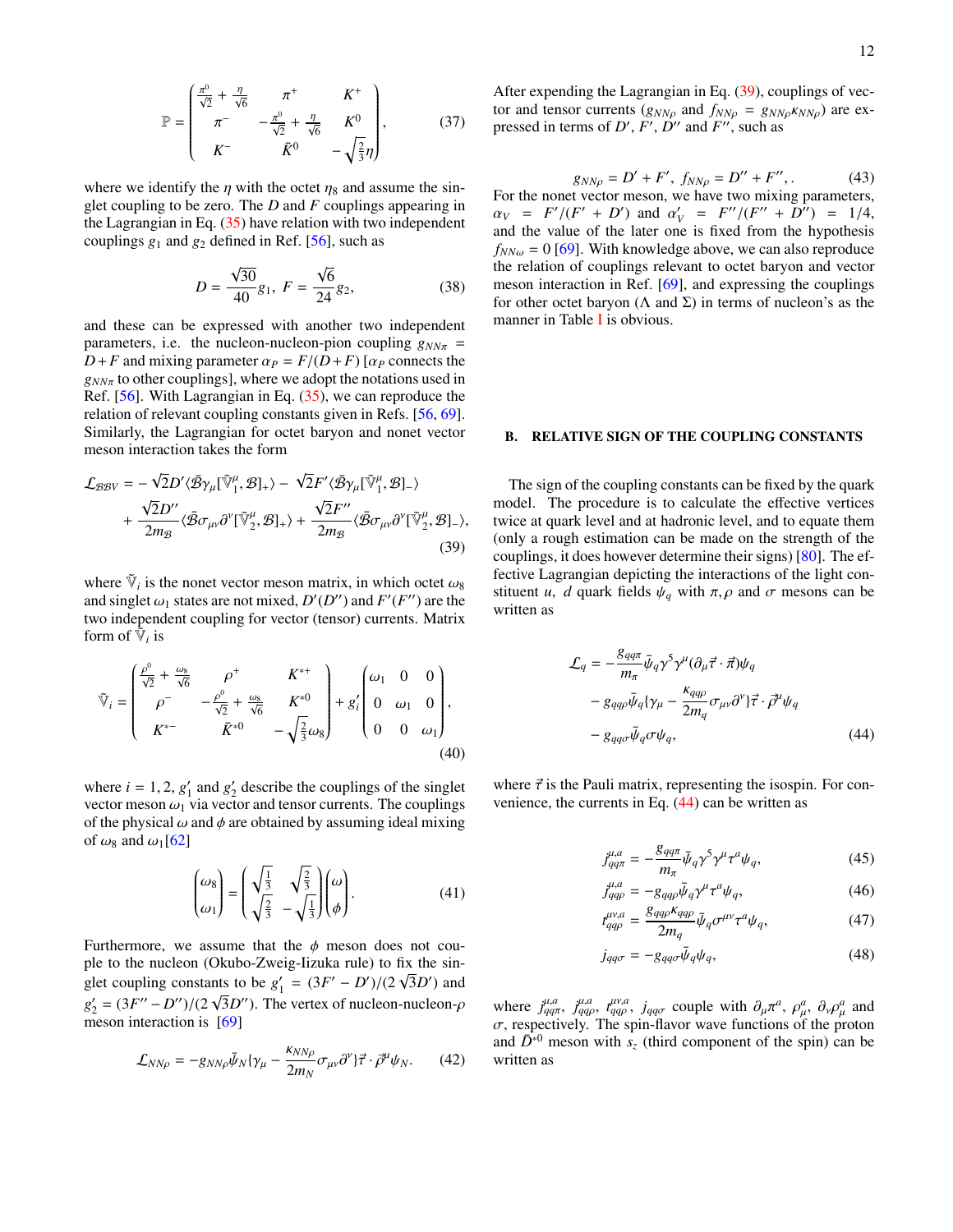$$
|p, s_z\rangle = \left[\frac{1}{\sqrt{2}} C_{\frac{1}{2}, s_{z1}; \frac{1}{2}, s_2}^{\frac{1}{2}, s_{z1}} C_{1, s_{z1}; \frac{1}{2}, s_2}^{\frac{1}{2}, s_z} C_{\frac{1}{2}, t_{z1}; \frac{1}{2}, t_{z2}}^{\frac{1}{2}, t_{z1}} C_{1, t_{z1}; \frac{1}{2}, t_{z3}}^{\frac{1}{2}, \frac{1}{2}} + \frac{1}{\sqrt{2}} C_{\frac{1}{2}, s_{z1}; \frac{1}{2}, s_{z2}}^{\frac{0, 0}{2}} C_{\frac{1}{2}, t_{z1}; \frac{1}{2}, t_{z2}}^{\frac{0, 0}{2}} C_{\frac{1}{2}, t_{z1}; \frac{1}{2}, t_{z2}}^{\frac{0, 0}{2}} C_{\frac{1}{2}, t_{z1}; \frac{1}{2}, t_{z2}}^{\frac{0, 0}{2}} C_{\frac{1}{2}, t_{z1}; \frac{1}{2}, t_{z2}}^{\frac{0, 0}{2}} C_{\frac{1}{2}, t_{z1}; \frac{1}{2}, t_{z2}}^{\frac{0, 0}{2}} C_{\frac{1}{2}, t_{z1}; \frac{1}{2}, t_{z2}}^{\frac{0, 0}{2}} C_{\frac{1}{2}, t_{z1}; \frac{1}{2}, s_{z2}}^{\frac{0, 0}{2}} C_{\frac{1}{2}, t_{z1}; \frac{1}{2}, t_{z2}}^{\frac{0, 0}{2}} C_{\frac{1}{2}, t_{z1}; \frac{1}{2}, s_{z2}}^{\frac{0, 0}{2}} C_{\frac{1}{2}, t_{z1}; \frac{1}{2}, s_{z2}}^{\frac{0, 0}{2}} C_{\frac{1}{2}, t_{z1}; \frac{1}{2}, s_{z2}}^{\frac{0, 0}{2}} C_{\frac{1}{2}, t_{z1}; \frac{1}{2}, s_{z2}}^{\frac{0, 0}{2}} C_{\frac{1}{2}, t_{z1}; \frac{1}{2}, s_{z2}}^{\frac{0, 0}{2}} C_{\frac{1}{2}, t_{z1}; \frac{1}{2}, s_{z2}}^{\frac{0, 0}{2}} C_{\frac{1}{2}, t_{z1}; \frac{1}{2}, s_{z2}}^{\frac
$$

 $\overline{1}$ 

where  $s_{zi}(I_{zi})$  is the third component of the spin(isospin) for the *i*th quark,  $C_{A, q, R}^{C, c}$  represents the Clebsch-Gordan coefficient,  $\delta_{a,b}$  is a Kronecker delta function, the quantum numbers<br>  $\begin{bmatrix} S_{a} & S_{a} & S_{a} & I_{a} & I_{a} & I_{a} \end{bmatrix}$  and should be summed. With  $[s_{z1}, s_{z2}, s_{z12}, s_{z3}, I_{z1}, I_{z2}, I_{z12}, I_{z3}]$  should be summed. With the proton wave function above, we can calculate the matrix elements of the currents in Eqs.  $(45)-(48)$  $(45)-(48)$  $(45)-(48)$  for a proton with spin up,

<span id="page-12-0"></span>
$$
\langle p, \frac{1}{2} | \sum_{q=1}^{3} j_{qq\pi}^{3,3} | p, \frac{1}{2} \rangle = \frac{5}{3} \frac{g_{qq\pi}}{m_{\pi}},
$$
 (51a)

$$
\langle p, \frac{1}{2} | \sum_{q=1}^{3} j_{qq\rho}^{0,3} | p, \frac{1}{2} \rangle = -g_{qq\rho}, \tag{51b}
$$

$$
\langle p, \frac{1}{2} | \sum_{q=1}^{3} t_{qq\rho}^{21,3} | p, \frac{1}{2} \rangle = -\frac{5}{6} \frac{g_{qq\rho} \kappa_{qq\rho}}{m_q}, \qquad (51c)
$$

$$
\langle p, \frac{1}{2} | \sum_{q=1}^{3} j_{qq\sigma} | p, \frac{1}{2} \rangle = -3g_{qq\sigma}, \qquad (51d)
$$

where  $\sum_{n=1}^{3}$  represents the sum over the three quarks in the pro*q*=1

ton. Similarly, for the  $\bar{D}^{*0}$  meson with  $s_z = 1$ , the matrix elements of the currents in Eqs. [\(45\)](#page-11-3)-[\(48\)](#page-11-4) are

$$
\langle \bar{D}^{*0}, 1 | j_{qq\pi}^{3,3} | \bar{D}^{*0}, 1 \rangle = \frac{g_{qq\pi}}{m_{\pi}},
$$
\n(52a)

$$
\langle \bar{D}^{*0}, 1 | j_{qqq}^{0,3} | \bar{D}^{*0}, 1 \rangle = -g_{qqq}, \tag{52b}
$$

$$
\langle \bar{D}^{*0}, 1 | t_{qq\rho}^{21,3} | \bar{D}^{*0}, 1 \rangle = -\frac{g_{qq\rho} \kappa_{qq\rho}}{2m_q},\tag{52c}
$$

$$
\langle \bar{D}^{*0}, 1 | j_{qq\sigma} | \bar{D}^{*0}, 1 \rangle = -g_{qq\sigma}.
$$
 (52d)

Now, we calculate the same currents at hadronic level. Considering the isospin parts in the Lagrangian in Eqs  $(4)-(6)$  $(4)-(6)$  $(4)-(6)$ , the effective vertices for the interaction of nucleon with  $\pi, \rho$  and  $\sigma$  mesons can be written as

$$
\mathcal{L}_{NN\pi} = -\frac{g_{NN\pi}}{m_{\pi}} \bar{\psi}_N \gamma^5 \gamma^{\mu} (\partial_{\mu} \vec{\tau} \cdot \vec{\pi}) \psi_N,
$$
\n(53)

$$
\mathcal{L}_{NN\rho} = -g_{NN\rho}\bar{\psi}_N\{\gamma_\mu - \frac{\kappa_{NN\rho}}{2m_N}\sigma_{\mu\nu}\partial^\nu\}\vec{\tau}\cdot\vec{\rho}^\mu\psi_N,\tag{54}
$$

$$
\mathcal{L}_{NN\sigma} = -g_{NN\sigma}\bar{\psi}_N\sigma\psi_N. \tag{55}
$$

We can also define similar currents for nucleon vertices,

$$
j_{NN\pi}^{\mu,a} = -\frac{g_{NN\pi}}{m_{\pi}} \bar{\psi}_N \gamma^5 \gamma^{\mu} \tau^a \psi_N,
$$
 (56)

$$
j_{NN\rho}^{\mu,a} = -g_{NN\rho}\bar{\psi}_N\gamma^{\mu}\tau^a\psi_N,\tag{57}
$$

$$
t_{NN\rho}^{\mu\nu,a} = \frac{g_{NN\rho} \kappa_{NN\rho}}{2m_N} \bar{\psi}_N \sigma^{\mu\nu} \tau^a \psi_N,\tag{58}
$$

$$
j_{NN\sigma} = -g_{NN\sigma}\bar{\psi}_N\psi_N.
$$
 (59)

For the proton with spin up, the matrix elements of them calculated at hadronic level are

<span id="page-12-5"></span><span id="page-12-2"></span>
$$
\langle p, \frac{1}{2} | j_{NN\pi}^{3,3} | p, \frac{1}{2} \rangle = \frac{g_{NN\pi}}{m_{\pi}},
$$
 (60a)

$$
\langle p, \frac{1}{2} | j_{NN\rho}^{0,3} | p, \frac{1}{2} \rangle = g_{NN\rho}, \tag{60b}
$$

$$
\langle p, \frac{1}{2} | t_{NN\rho}^{21,3} | p, \frac{1}{2} \rangle = -\frac{g_{NN\rho} \kappa_{NN\rho}}{2m_N},
$$
 (60c)

$$
\langle p, \frac{1}{2} | j_{NN\sigma} | p, \frac{1}{2} \rangle = -g_{NN\sigma}.
$$
 (60d)

<span id="page-12-4"></span>After expanding the Lagrangian in Eqs.  $(1)-(3)$  $(1)-(3)$  $(1)-(3)$  in flavor space, interaction vertices of the  $\bar{D}^*$  meson with the  $\pi, \rho$  and  $\sigma$ mesons are

$$
\mathcal{L}_{\bar{D}^*\bar{D}^*\pi} = i \frac{2g}{\sqrt{2}f_\pi} \varepsilon^{\alpha\mu\nu\kappa} v_\kappa \bar{D}^{*\dagger}_\mu (\partial_\alpha \vec{\tau} \cdot \vec{\pi}) \bar{D}^*_{\nu},\tag{61}
$$

$$
\mathcal{L}_{\tilde{D}^*\tilde{D}^*\rho} = -\beta g_V \bar{D}^*_{\mu} \nu^{\alpha} \vec{\tau} \cdot \vec{\rho}_{\alpha} \bar{D}^*{}^{\mu} \n- i2 \lambda g_V \bar{D}^*{}^{\mu \dagger} (\partial_{\mu} \vec{\tau} \cdot \vec{\rho}_{\nu} - \partial_{\nu} \vec{\tau} \cdot \vec{\rho}_{\mu}) \bar{D}^*{}^{\nu},
$$
\n(62)

$$
\mathcal{L}_{\bar{D}^*\bar{D}^*\sigma} = 2g_S \bar{D}^{* \dagger}_{\mu} \sigma \bar{D}^{* \mu},\tag{63}
$$

<span id="page-12-6"></span><span id="page-12-1"></span>where  $\overline{D}^*$  is a scaled filed satisfying  $\langle 0|\overline{D}^*_{\mu}|\overline{c}q(1^-)\rangle = \epsilon_{\mu} \sqrt{M_{\overline{D}^*}}$ <br>as  $\mathcal{P}^*$  field, and it is written in the isospin space as  $\overline{D}^* =$ as  $\mathcal{P}^*$  field, and it is written in the isospin space as  $\bar{D}^*$  =  $(\bar{D}^{*0}, D^{*-})^T$ . The similar currents for  $\pi, \rho$  and  $\sigma$  mesons can be written as be written as

*j*

$$
j_{\bar{D}^*\bar{D}^*\pi}^{\alpha,a} = i \frac{2g}{\sqrt{2}f_\pi} \varepsilon^{\alpha\mu\nu\kappa} v_\kappa \bar{D}^{*\dagger}_\mu \tau^a \bar{D}^*_{\nu},\tag{64}
$$

$$
\frac{\alpha_{,a}}{\bar{D}^*\bar{D}^*\rho} = -\beta g_V \bar{D}^{*\dagger}_{\mu} v^{\alpha} \bar{D}^{*\mu},\tag{65}
$$

$$
t^{\mu\nu,a}_{\bar{D}^*\bar{D}^*\rho} = i2\lambda g_V(\bar{D}^{*\mu\dagger}\tau^a\bar{D}^{*\nu} - \bar{D}^{*\nu\dagger}\tau^a\bar{D}^{*\mu}),\tag{66}
$$

$$
j_{\bar{D}^*\bar{D}^*\sigma} = 2g_S \,\bar{D}^{*\dagger}_{\mu} \bar{D}^{*\mu}.\tag{67}
$$

For  $\bar{D}^{*0}$  meson with  $s_z = 1$ , the matrix elements of these currents at hadronic level are

<span id="page-12-7"></span><span id="page-12-3"></span>
$$
\langle \bar{D}^{*0}, 1 | j_{\bar{D}^* \bar{D}^* \pi}^{3,3} | \bar{D}^{*0}, 1 \rangle = -\frac{\sqrt{2} m_{\bar{D}^*} g}{f_{\pi}}, \tag{68a}
$$

$$
\langle \bar{D}^{*0}, 1 | j_{\bar{D}^* \bar{D}^* \rho}^{0,3} | \bar{D}^{*0}, 1 \rangle = m_{\bar{D}^*} \beta g_V,
$$
(68b)

$$
\langle \bar{D}^{*0}, 1 | t_{\bar{D}^* \bar{D}^* \rho}^{21,3} | \bar{D}^{*0}, 1 \rangle = -2m_{\bar{D}^*} \lambda g_V, \tag{68c}
$$

$$
\langle \bar{D}^{*0}, 1 | j_{\bar{D}^* \bar{D}^* \sigma} | \bar{D}^{*0}, 1 \rangle = -2m_{\bar{D}^*} g_S. \tag{68d}
$$

With the assumption that the currents calculated at the quark level [Eqs. [\(51\)](#page-12-0), [\(52\)](#page-12-1)] and hadronic level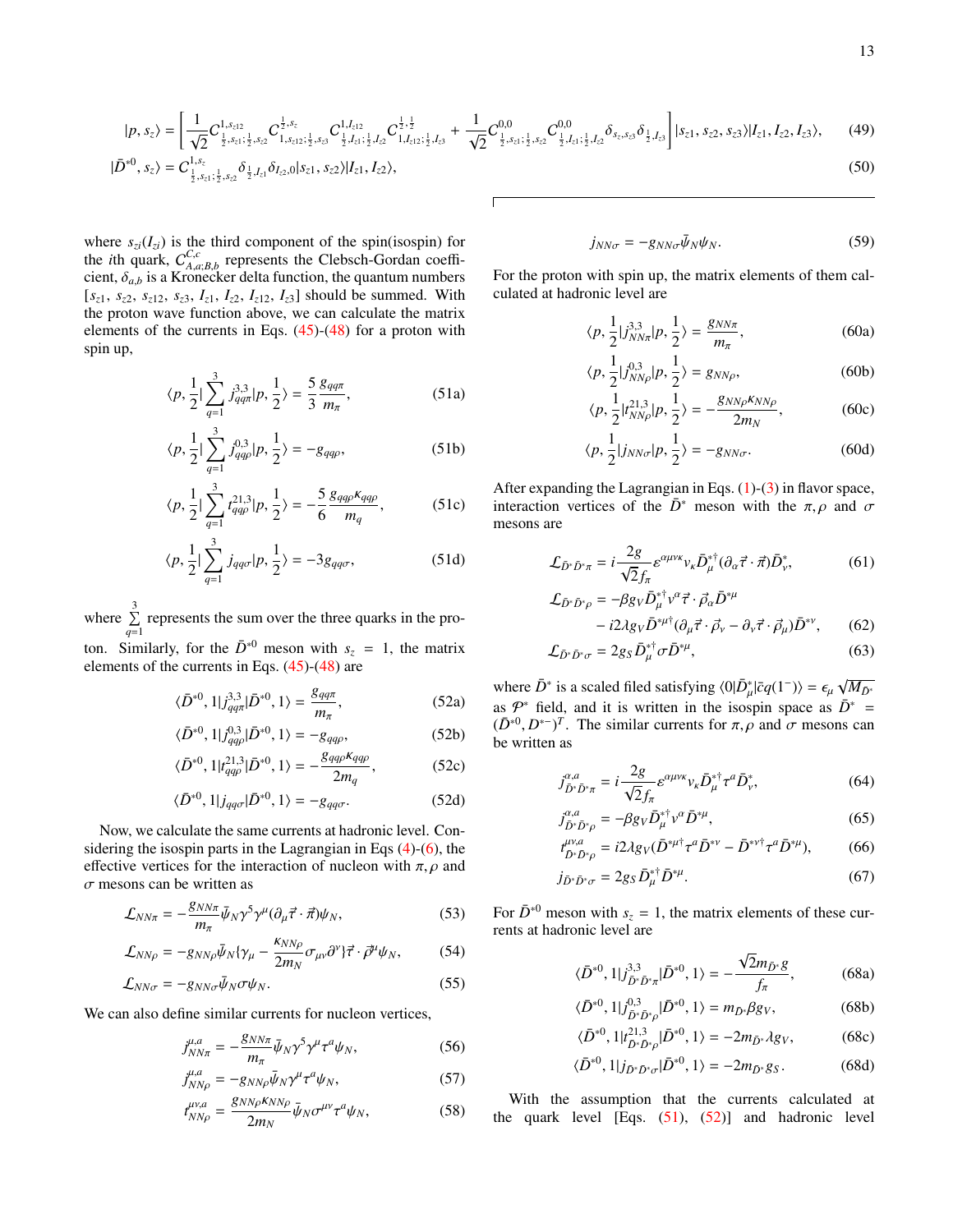[Eqs. [\(60\)](#page-12-2), [\(68\)](#page-12-3)] are consistent in sign, we can determine the relative sign between  $g_{NN\pi}$  and *g*,  $g_{NN\rho}$  and  $\beta$ ,  $\kappa_{NN\rho}$  and  $\lambda$ ,  $g_{NN\sigma}$  and  $g_S$ . For instance, the relative sign between the cur-rents in Eq. [\(51a\)](#page-12-4) and Eq. [\(60a\)](#page-12-5) which couple to the  $\pi^3$  with  $k_2$  (third component of the  $\pi^3$  momentum) requires that g.  $k_3$  (third component of the  $\pi^3$  momentum) requires that  $g_{qq\pi}$ <br>and  $g_{MN}$ , have the same sign while the relative sign between and  $g_{NN\pi}$  have the same sign, while the relative sign between the currents in Eq.  $(52a)$  and Eq.  $(68a)$  indicates that the signs of *<sup>g</sup>qq*π and *<sup>g</sup>* are opposite. Thus, we can determine the rela-

- <span id="page-13-0"></span>[1] X.-K. Dong, F.-K. Guo, and B.-S. Zou, [Phys. Rev. Lett.](http://dx.doi.org/10.1103/PhysRevLett.126.152001) 126, [152001 \(2021\),](http://dx.doi.org/10.1103/PhysRevLett.126.152001) [arXiv:2011.14517 \[hep-ph\]](http://arxiv.org/abs/2011.14517) .
- <span id="page-13-1"></span>[2] H.-X. Chen, W. Chen, X. Liu, and S.-L. Zhu, *[Phys. Rept.](http://dx.doi.org/ 10.1016/j.physrep.2016.05.004)* 639, [1 \(2016\),](http://dx.doi.org/ 10.1016/j.physrep.2016.05.004) [arXiv:1601.02092 \[hep-ph\]](http://arxiv.org/abs/1601.02092) .
- [3] F.-K. Guo, C. Hanhart, U.-G. Meißner, Q. Wang, Q. Zhao, and B.-S. Zou, [Rev. Mod. Phys.](http://dx.doi.org/ 10.1103/RevModPhys.90.015004) 90, 015004 (2018), [arXiv:1705.00141 \[hep-ph\]](http://arxiv.org/abs/1705.00141) .
- [4] N. Brambilla, S. Eidelman, C. Hanhart, A. Nefediev, C.-P. Shen, C. E. Thomas, A. Vairo, and C.-Z. Yuan, [Phys. Rept.](http://dx.doi.org/ 10.1016/j.physrep.2020.05.001) 873[, 1 \(2020\),](http://dx.doi.org/ 10.1016/j.physrep.2020.05.001) [arXiv:1907.07583 \[hep-ex\]](http://arxiv.org/abs/1907.07583) .
- [5] Y. Yamaguchi, A. Hosaka, S. Takeuchi, and M. Takizawa, [J.](http://dx.doi.org/10.1088/1361-6471/ab72b0) Phys. G 47[, 053001 \(2020\),](http://dx.doi.org/10.1088/1361-6471/ab72b0) [arXiv:1908.08790 \[hep-ph\]](http://arxiv.org/abs/1908.08790) .
- <span id="page-13-2"></span>[6] X.-K. Dong, F.-K. Guo, and B.-S. Zou, [Progr. Phys.](http://dx.doi.org/10.13725/j.cnki.pip.2021.02.001) 41, 65 [\(2021\),](http://dx.doi.org/10.13725/j.cnki.pip.2021.02.001) [arXiv:2101.01021 \[hep-ph\]](http://arxiv.org/abs/2101.01021) .
- <span id="page-13-3"></span>[7] N. A. Tornqvist, Z. Phys. C 61[, 525 \(1994\),](http://dx.doi.org/10.1007/BF01413192) [arXiv:hep](http://arxiv.org/abs/hep-ph/9310247)ph/[9310247](http://arxiv.org/abs/hep-ph/9310247) .
- <span id="page-13-7"></span>[8] J.-J. Wu, R. Molina, E. Oset, and B. S. Zou, *[Phys. Rev. Lett.](http://dx.doi.org/ 10.1103/PhysRevLett.105.232001)* 105[, 232001 \(2010\),](http://dx.doi.org/ 10.1103/PhysRevLett.105.232001) [arXiv:1007.0573 \[nucl-th\]](http://arxiv.org/abs/1007.0573) .
- [9] J.-J. Wu, R. Molina, E. Oset, and B. S. Zou, [Phys. Rev. C](http://dx.doi.org/ 10.1103/PhysRevC.84.015202) 84, [015202 \(2011\),](http://dx.doi.org/ 10.1103/PhysRevC.84.015202) [arXiv:1011.2399 \[nucl-th\]](http://arxiv.org/abs/1011.2399).
- [10] W. L. Wang, F. Huang, Z. Y. Zhang, and B. S. Zou, *[Phys. Rev.](http://dx.doi.org/10.1103/PhysRevC.84.015203)* C 84[, 015203 \(2011\),](http://dx.doi.org/10.1103/PhysRevC.84.015203) [arXiv:1101.0453 \[nucl-th\]](http://arxiv.org/abs/1101.0453) .
- [11] Z.-C. Yang, Z.-F. Sun, J. He, X. Liu, and S.-L. Zhu, [Chin. Phys.](http://dx.doi.org/ 10.1088/1674-1137/36/1/002) C 36[, 6 \(2012\),](http://dx.doi.org/ 10.1088/1674-1137/36/1/002) [arXiv:1105.2901 \[hep-ph\]](http://arxiv.org/abs/1105.2901) .
- [12] J.-J. Wu, T. S. H. Lee, and B. S. Zou, [Phys. Rev. C](http://dx.doi.org/10.1103/PhysRevC.85.044002) 85, 044002 [\(2012\),](http://dx.doi.org/10.1103/PhysRevC.85.044002) [arXiv:1202.1036 \[nucl-th\]](http://arxiv.org/abs/1202.1036) .
- [13] C. W. Xiao, J. Nieves, and E. Oset, *[Phys. Rev. D](http://dx.doi.org/ 10.1103/PhysRevD.88.056012)* 88, 056012 [\(2013\),](http://dx.doi.org/ 10.1103/PhysRevD.88.056012) [arXiv:1304.5368 \[hep-ph\]](http://arxiv.org/abs/1304.5368) .
- [14] T. Uchino, W.-H. Liang, and E. Oset, [Eur. Phys. J. A](http://dx.doi.org/10.1140/epja/i2016-16043-0) 52, 43 [\(2016\),](http://dx.doi.org/10.1140/epja/i2016-16043-0) [arXiv:1504.05726 \[hep-ph\]](http://arxiv.org/abs/1504.05726) .
- <span id="page-13-4"></span>[15] M. Karliner and J. L. Rosner, *[Phys. Rev. Lett.](http://dx.doi.org/10.1103/PhysRevLett.115.122001)* **115**, 122001 [\(2015\),](http://dx.doi.org/10.1103/PhysRevLett.115.122001) [arXiv:1506.06386 \[hep-ph\]](http://arxiv.org/abs/1506.06386) .
- <span id="page-13-5"></span>[16] R. Aaij et al. (LHCb), *Phys. Rev. Lett.* **115**[, 072001 \(2015\),](http://dx.doi.org/ 10.1103/PhysRevLett.115.072001) [arXiv:1507.03414 \[hep-ex\]](http://arxiv.org/abs/1507.03414) .
- [17] R. Aaij et al. (LHCb), *Phys. Rev. Lett.* **117**[, 082002 \(2016\),](http://dx.doi.org/ 10.1103/PhysRevLett.117.082002) [arXiv:1604.05708 \[hep-ex\]](http://arxiv.org/abs/1604.05708) .
- <span id="page-13-24"></span>[18] R. Aaij *et al.* (LHCb), *Phys. Rev. Lett.* **122**[, 222001 \(2019\),](http://dx.doi.org/ 10.1103/PhysRevLett.122.222001) [arXiv:1904.03947 \[hep-ex\]](http://arxiv.org/abs/1904.03947) .
- <span id="page-13-6"></span>[19] R. Aaij *et al.* (LHCb), *Phys. Rev. Lett.* **128**[, 062001 \(2022\),](http://dx.doi.org/ 10.1103/PhysRevLett.128.062001) [arXiv:2108.04720 \[hep-ex\]](http://arxiv.org/abs/2108.04720) .
- <span id="page-13-8"></span>[20] S. G. Yuan, K. W. Wei, J. He, H. S. Xu, and B. S. Zou, [Eur.](http://dx.doi.org/ 10.1140/epja/i2012-12061-2) Phys. J. A 48[, 61 \(2012\),](http://dx.doi.org/ 10.1140/epja/i2012-12061-2) [arXiv:1201.0807 \[nucl-th\]](http://arxiv.org/abs/1201.0807) .
- <span id="page-13-9"></span>[21] Z.-H. Guo and J. A. Oller, *[Phys. Lett. B](http://dx.doi.org/10.1016/j.physletb.2019.04.053)* **793**, 144 (2019), [arXiv:1904.00851 \[hep-ph\]](http://arxiv.org/abs/1904.00851) .
- [22] C. W. Xiao, J. X. Lu, J. J. Wu, and L. S. Geng, *[Phys. Rev. D](http://dx.doi.org/ 10.1103/PhysRevD.102.056018)* 102[, 056018 \(2020\),](http://dx.doi.org/ 10.1103/PhysRevD.102.056018) [arXiv:2007.12106 \[hep-ph\]](http://arxiv.org/abs/2007.12106) .
- [23] F.-K. Guo, H.-J. Jing, U.-G. Meißner, and S. Sakai, *[Phys. Rev.](http://dx.doi.org/10.1103/PhysRevD.99.091501)* D 99[, 091501 \(2019\),](http://dx.doi.org/10.1103/PhysRevD.99.091501) [arXiv:1903.11503 \[hep-ph\]](http://arxiv.org/abs/1903.11503) .
- <span id="page-13-22"></span>[24] J. He, [Eur. Phys. J. C](http://dx.doi.org/10.1140/epjc/s10052-019-6906-1) 79, 393 (2019), [arXiv:1903.11872 \[hep](http://arxiv.org/abs/1903.11872)[ph\]](http://arxiv.org/abs/1903.11872) .
- [25] Y. Shimizu, Y. Yamaguchi, and M. Harada, [PTEP](http://dx.doi.org/10.1093/ptep/ptz146) 2019,

tive sign between  $g_{NN\pi}$  and g, and they are opposite to each other. In this way, we can determine the relative sign between  $g_{NN\rho}$  and  $\beta$ ,  $\kappa_{NN\rho}$  and  $\lambda$ ,  $g_{NN\sigma}$  and  $g_S$ , that is, both of them have the same sign (positive or negative). Also, the signs of other octet baryon couplings  $g_{\beta\beta\beta}$  and  $g_{\beta\beta}$  are fixed with respect to that of nucleons in the SU(3) flavor symmetry. For the scalar couplings, we assume that the signs of  $g_{\Sigma\Sigma\sigma}$  and  $g_{\Lambda\Lambda\sigma}$ are the same as  $g_{NN_{\sigma}}$ .

[123D01 \(2019\),](http://dx.doi.org/10.1093/ptep/ptz146) [arXiv:1901.09215 \[hep-ph\]](http://arxiv.org/abs/1901.09215) .

- [26] X.-Z. Weng, X.-L. Chen, W.-Z. Deng, and S.-L. Zhu,  $Phys$ . Rev. D 100[, 016014 \(2019\),](http://dx.doi.org/10.1103/PhysRevD.100.016014) [arXiv:1904.09891 \[hep-ph\]](http://arxiv.org/abs/1904.09891) .
- [27] M. B. Voloshin, Phys. Rev. D 100[, 034020 \(2019\),](http://dx.doi.org/10.1103/PhysRevD.100.034020) [arXiv:1907.01476 \[hep-ph\]](http://arxiv.org/abs/1907.01476) .
- [28] M. Pavon Valderrama, *Phys. Rev. D* **100**[, 094028 \(2019\),](http://dx.doi.org/10.1103/PhysRevD.100.094028) [arXiv:1907.05294 \[hep-ph\]](http://arxiv.org/abs/1907.05294) .
- [29] H. Xu, Q. Li, C.-H. Chang, and G.-L. Wang, *[Phys. Rev. D](http://dx.doi.org/ 10.1103/PhysRevD.101.054037)* 101, [054037 \(2020\),](http://dx.doi.org/ 10.1103/PhysRevD.101.054037) [arXiv:2001.02980 \[hep-ph\]](http://arxiv.org/abs/2001.02980) .
- [30] Y. Yamaguchi, H. García-Tecocoatzi, A. Giachino, A. Hosaka, E. Santopinto, S. Takeuchi, and M. Takizawa, [Phys. Rev. D](http://dx.doi.org/ 10.1103/PhysRevD.101.091502) 101[, 091502 \(2020\),](http://dx.doi.org/ 10.1103/PhysRevD.101.091502) [arXiv:1907.04684 \[hep-ph\]](http://arxiv.org/abs/1907.04684) .
- [31] H.-W. Ke, M. Li, X.-H. Liu, and X.-Q. Li, *[Phys. Rev. D](http://dx.doi.org/ 10.1103/PhysRevD.101.014024)* 101, [014024 \(2020\),](http://dx.doi.org/ 10.1103/PhysRevD.101.014024) [arXiv:1909.12509 \[hep-ph\]](http://arxiv.org/abs/1909.12509) .
- [32] A. Giachino, A. Hosaka, E. Santopinto, S. Takeuchi, M. Takizawa, and Y. Yamaguchi, [Springer Proc. Phys.](http://dx.doi.org/ 10.1007/978-3-030-32357-8_98) 238, 621 [\(2020\).](http://dx.doi.org/ 10.1007/978-3-030-32357-8_98)
- [33] G. Yang, J. Ping, and J. Segovia, *[Phys. Rev. D](http://dx.doi.org/10.1103/PhysRevD.101.074030)* **101**, 074030 [\(2020\),](http://dx.doi.org/10.1103/PhysRevD.101.074030) [arXiv:2003.05253 \[hep-ph\]](http://arxiv.org/abs/2003.05253) .
- [34] K. Azizi, Y. Sarac, and H. Sundu, [Chin. Phys. C](http://dx.doi.org/10.1088/1674-1137/abe8ce) 45, 053103 [\(2021\),](http://dx.doi.org/10.1088/1674-1137/abe8ce) [arXiv:2011.05828 \[hep-ph\]](http://arxiv.org/abs/2011.05828) .
- [35] M.-Z. Liu, Y.-W. Pan, and L.-S. Geng, *[Phys. Rev. D](http://dx.doi.org/10.1103/PhysRevD.103.034003)* 103, [034003 \(2021\),](http://dx.doi.org/10.1103/PhysRevD.103.034003) [arXiv:2011.07935 \[hep-ph\]](http://arxiv.org/abs/2011.07935) .
- [36] K. Phumphan, W. Ruangyoo, C.-C. Chen, A. Limphirat, and Y. Yan, (2021), [arXiv:2105.03150 \[hep-ph\]](http://arxiv.org/abs/2105.03150) .
- <span id="page-13-14"></span>[37] M.-L. Du, V. Baru, F.-K. Guo, C. Hanhart, U.-G. Meißner, J. A. Oller, and Q. Wang, JHEP 08[, 157 \(2021\),](http://dx.doi.org/10.1007/JHEP08(2021)157) [arXiv:2102.07159](http://arxiv.org/abs/2102.07159) [\[hep-ph\]](http://arxiv.org/abs/2102.07159).
- <span id="page-13-10"></span>[38] N. Yalikun, Y.-H. Lin, F.-K. Guo, Y. Kamiya, and B.-S. Zou, Phys. Rev. D 104[, 094039 \(2021\),](http://dx.doi.org/ 10.1103/PhysRevD.104.094039) [arXiv:2109.03504 \[hep-ph\]](http://arxiv.org/abs/2109.03504) .
- <span id="page-13-11"></span>[39] H. J. Lipkin, *[Phys. Lett. B](http://dx.doi.org/10.1016/0370-2693(87)90055-4)* **195**, 484 (1987).
- <span id="page-13-12"></span>[40] C. Gignoux, B. Silvestre-Brac, and J. M. Richard, [Phys. Lett.](http://dx.doi.org/10.1016/0370-2693(87)91244-5) B 193[, 323 \(1987\).](http://dx.doi.org/10.1016/0370-2693(87)91244-5)
- <span id="page-13-13"></span>[41] J. Hofmann and M. F. M. Lutz, [Nucl. Phys. A](http://dx.doi.org/10.1016/j.nuclphysa.2005.08.022) **763**, 90 (2005), [arXiv:hep-ph](http://arxiv.org/abs/hep-ph/0507071)/0507071 .
- <span id="page-13-15"></span>[42] J. He and D.-Y. Chen, [Eur. Phys. J. C](http://dx.doi.org/10.1140/epjc/s10052-019-7419-7) 79, 887 (2019), [arXiv:1909.05681 \[hep-ph\]](http://arxiv.org/abs/1909.05681) .
- <span id="page-13-23"></span>[43] R. Chen, Z.-F. Sun, X. Liu, and S.-L. Zhu, *[Phys. Rev. D](http://dx.doi.org/ 10.1103/PhysRevD.100.011502)* 100, [011502 \(2019\),](http://dx.doi.org/ 10.1103/PhysRevD.100.011502) [arXiv:1903.11013 \[hep-ph\]](http://arxiv.org/abs/1903.11013) .
- <span id="page-13-16"></span>[44] M.-Z. Liu, T.-W. Wu, M. Sánchez Sánchez, M. P. Valderrama, L.-S. Geng, and J.-J. Xie, Phys. Rev. D 103[, 054004 \(2021\),](http://dx.doi.org/10.1103/PhysRevD.103.054004) [arXiv:1907.06093 \[hep-ph\]](http://arxiv.org/abs/1907.06093) .
- <span id="page-13-17"></span>[45] Q. X. Yu, R. Pavao, V. R. Debastiani, and E. Oset, [Eur. Phys.](http://dx.doi.org/ 10.1140/epjc/s10052-019-6665-z) J. C 79[, 167 \(2019\),](http://dx.doi.org/ 10.1140/epjc/s10052-019-6665-z) [arXiv:1811.11738 \[hep-ph\]](http://arxiv.org/abs/1811.11738) .
- <span id="page-13-18"></span>[46] X.-G. He, X.-Q. Li, X. Liu, and X.-Q. Zeng, [Eur. Phys. J. C](http://dx.doi.org/ 10.1140/epjc/s10052-007-0347-y) 51, [883 \(2007\),](http://dx.doi.org/ 10.1140/epjc/s10052-007-0347-y) [arXiv:hep-ph](http://arxiv.org/abs/hep-ph/0606015)/0606015 .
- <span id="page-13-19"></span>[47] J. He, Y.-T. Ye, Z.-F. Sun, and X. Liu, [Phys. Rev. D](http://dx.doi.org/ 10.1103/PhysRevD.82.114029) 82, 114029 [\(2010\),](http://dx.doi.org/ 10.1103/PhysRevD.82.114029) [arXiv:1008.1500 \[hep-ph\]](http://arxiv.org/abs/1008.1500) .
- <span id="page-13-20"></span>[48] B. Wang, L. Meng, and S.-L. Zhu, [Phys. Rev. D](http://dx.doi.org/10.1103/PhysRevD.101.094035) 101, 094035 [\(2020\),](http://dx.doi.org/10.1103/PhysRevD.101.094035) [arXiv:2003.05688 \[hep-ph\]](http://arxiv.org/abs/2003.05688) .
- <span id="page-13-21"></span>[49] Y. Huang, C.-j. Xiao, Q. F. Lü, R. Wang, J. He, and L. Geng,